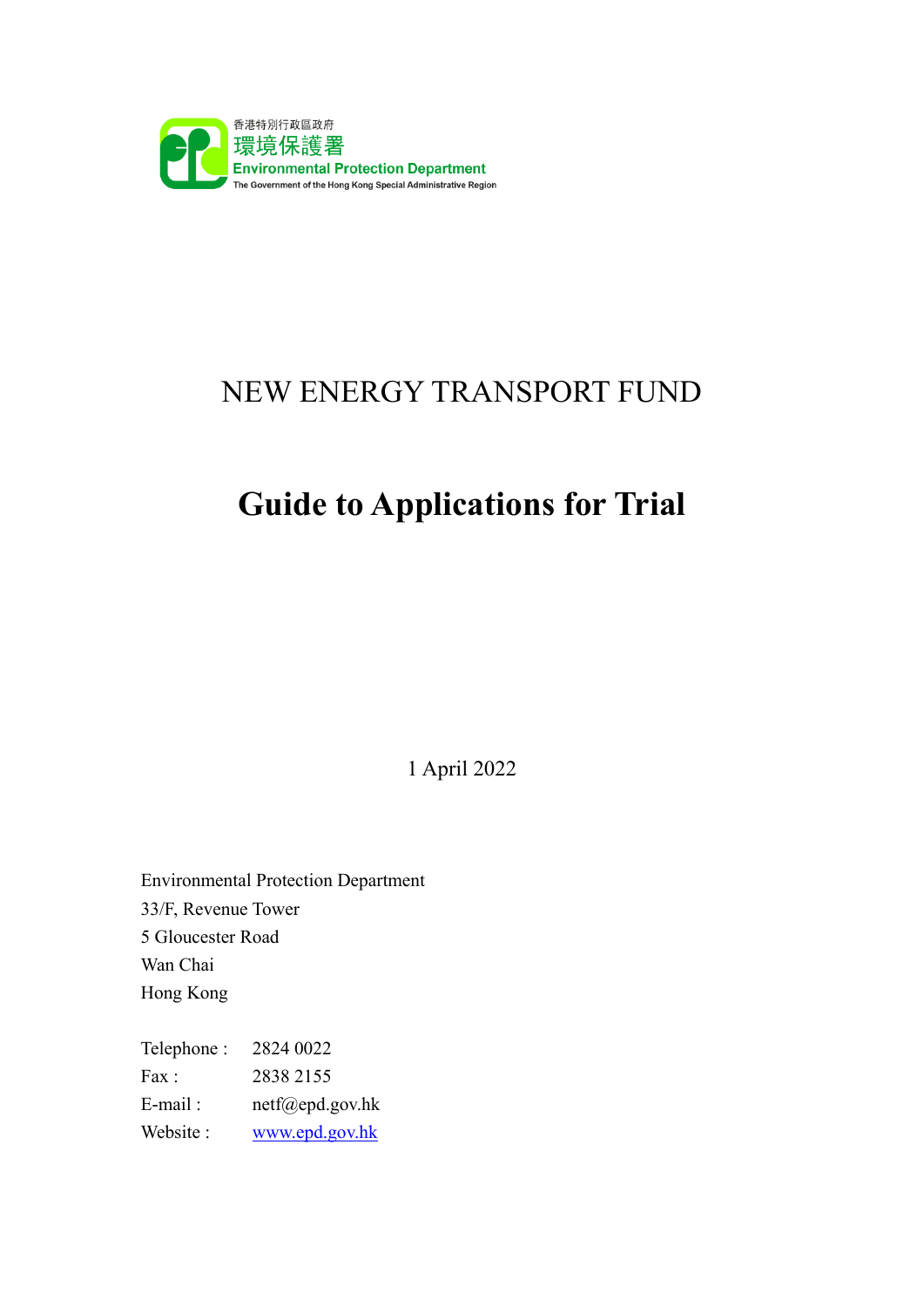### **TABLE OF CONTENTS**

| 1.   |                                                                                         |  |
|------|-----------------------------------------------------------------------------------------|--|
| 1.1  |                                                                                         |  |
| 1.2  |                                                                                         |  |
| 1.3  |                                                                                         |  |
| 2.   | <b>APPLICATION AND VETTING PROCEDURES 4</b>                                             |  |
| 2.1  |                                                                                         |  |
| 2.2  |                                                                                         |  |
| 2.3  |                                                                                         |  |
| 2.4  |                                                                                         |  |
| 3.   |                                                                                         |  |
| 3.1  |                                                                                         |  |
| 3.2  |                                                                                         |  |
| 3.3  |                                                                                         |  |
| 3.4  |                                                                                         |  |
| 3.5  |                                                                                         |  |
|      |                                                                                         |  |
| 3.6  |                                                                                         |  |
| 4.   | <b>NOTES FOR COMPLETING APPLICATION FORM 13</b>                                         |  |
| 4.1  |                                                                                         |  |
| 4.2  |                                                                                         |  |
| 4.3  | Section B – Green Innovative Technology Product Trial Proposal 14                       |  |
| 4.4  |                                                                                         |  |
|      | Table 2 - Average Values of Conventional Vehicles (including first registration tax).17 |  |
| 5.   | <b>NOTES FOR RELEASE AND USE OF SUBSIDY  18</b>                                         |  |
| 5.1  |                                                                                         |  |
| 5.2  |                                                                                         |  |
| 5.3  |                                                                                         |  |
| 5.4  |                                                                                         |  |
| 5.5  |                                                                                         |  |
| 5.6  |                                                                                         |  |
| 5.7  | Early Termination of the Trial and Disposal of Subsidized Product23                     |  |
| 5.8  |                                                                                         |  |
| 5.9  |                                                                                         |  |
| 5.10 |                                                                                         |  |
| 5.11 |                                                                                         |  |
| 5.12 |                                                                                         |  |
| 5.13 |                                                                                         |  |
| 5.14 |                                                                                         |  |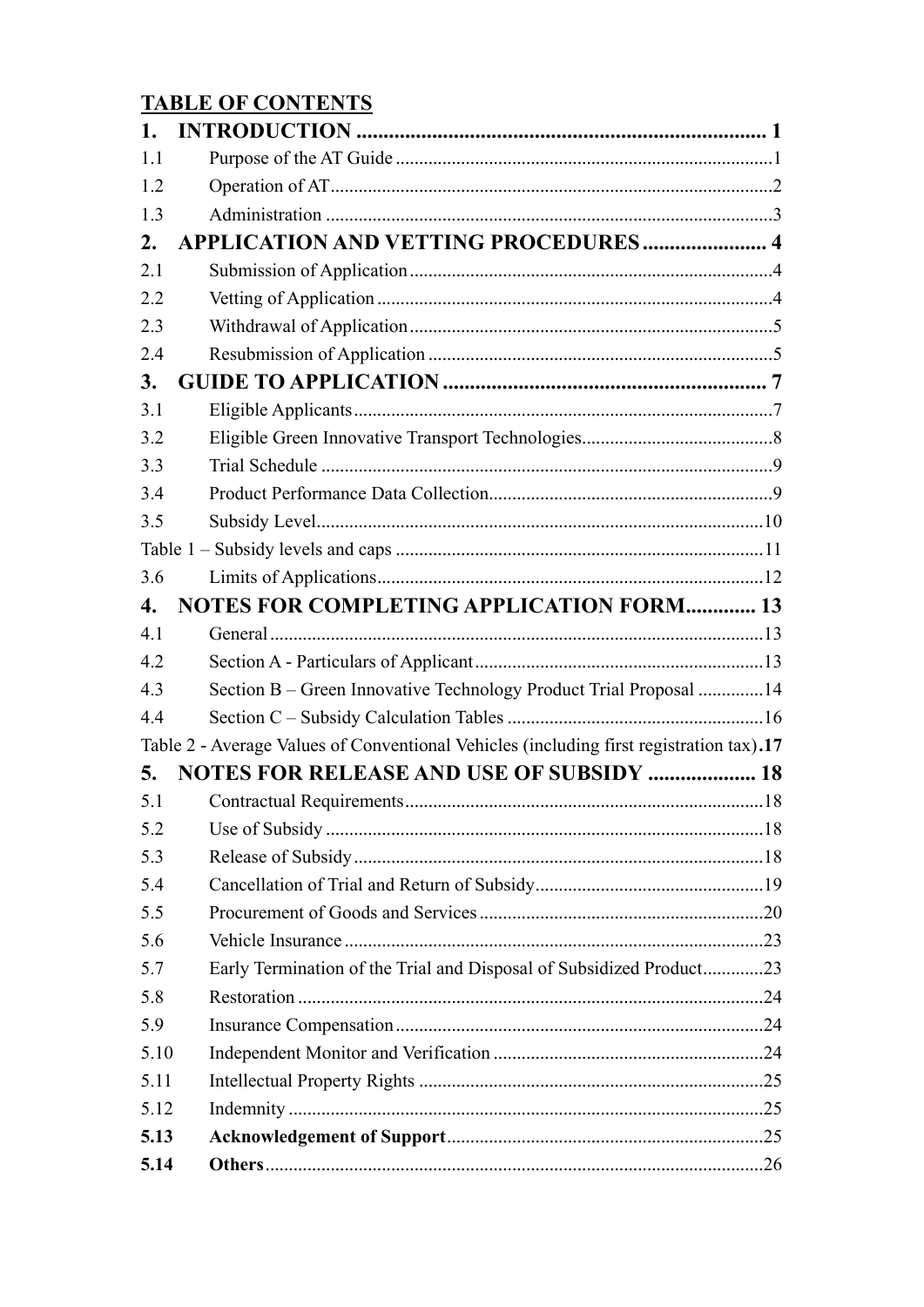#### **1. INTRODUCTION**

The New Energy Transport Fund (the NET Fund, previously named the Pilot Green Transport Fund) is to encourage the transport sectors to try out green innovative transport technologies and wider use technologies that have been proved by the trials under the NET Fund to be relatively mature and suitable for local adoption but has not been commonly used for day-to-day operation in the relevant transport trade locally, with a view to improving roadside air quality and avert global climate change.

The NET Fund consists of two sections: Applications for Trial (AT) and Applications for Use (AU). Application under the original scope of the PGTF is categorised as AT. This Guide to Applications for Trial (the AT Guide) is to provide guidance and procedure on AT.

#### **1.1 Purpose of the AT Guide**

The AT Guide provides guidance on the application for subsidy under AT and sets out the basic requirements for and responsibilities of the subsidy recipient. The information in the AT Guide is arranged as below –

**Section 1 Introduction**: gives an introduction about AT and its operation.

**Section 2 Application and Vetting Procedures**: describes the application and vetting procedures of AT.

**Section 3 Guide to Application**: describes the eligibility criteria for the applicant and the green innovative transport technology for trial, the requirements of the trial and the scope of the subsidy.

**Section 4 Notes for Completing Application Form**: provides guidance on filling out the AT application form.

**Section 5 Notes for Release and Use of Subsidy**: provides some major conditions for the release and use of the approved AT subsidy under the NET Fund.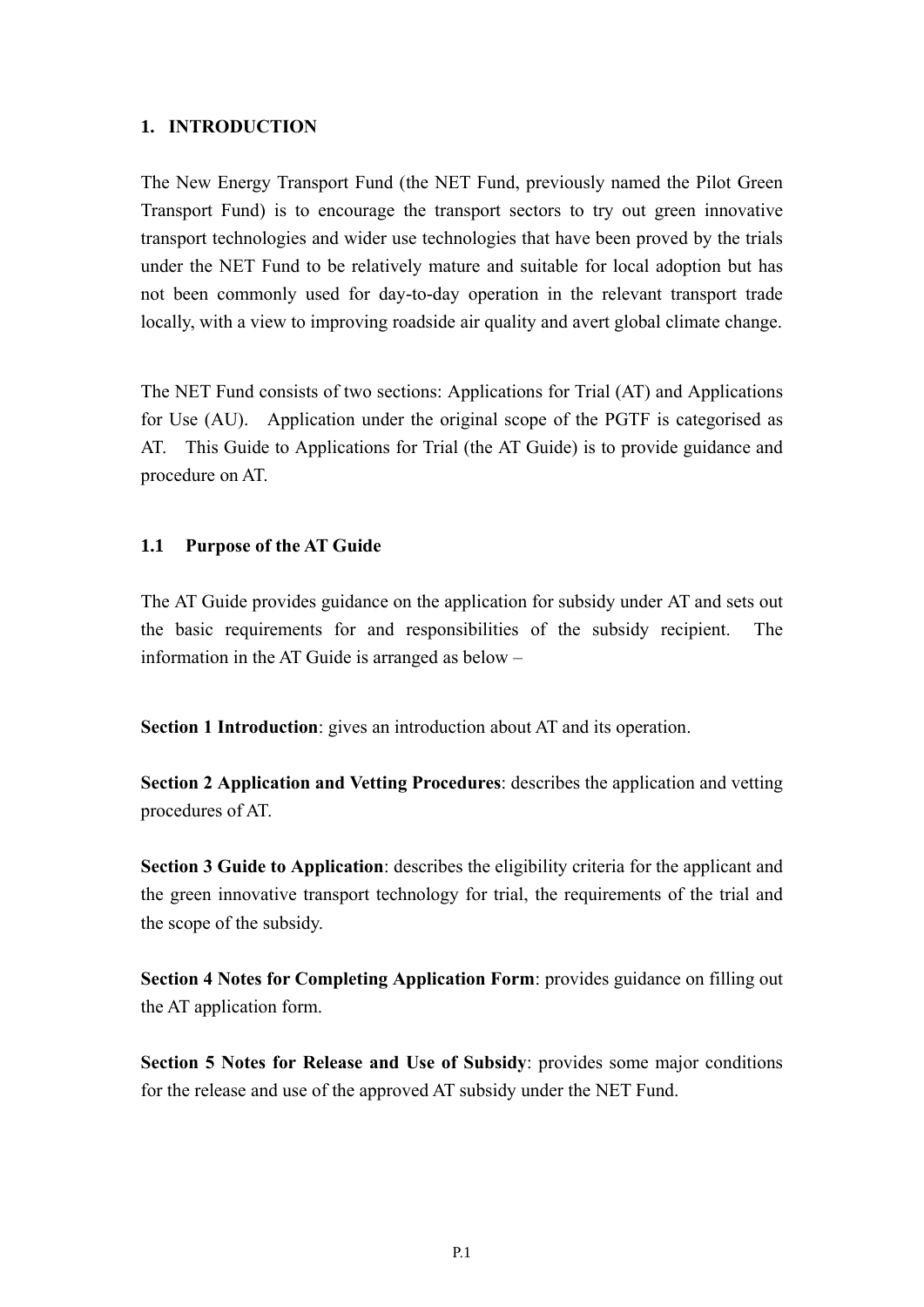#### **1.2 Operation of AT**

AT is to support the testing of green innovative transport technologies applicable to commercial transport tools such as goods vehicles (including special purpose vehicles), taxis, light buses, buses, vessels, motorcycles, non-road vehicles (applicable to vehicle models approved by the Transport Department or the Airport Authority Hong Kong), or the aforesaid transport tools of charitable/non-profit making organizations<sup>1</sup> providing services to their clients, with a view to improving the air quality and/or reducing emission of greenhouse gases.

AT will only support a technology that stands a good chance of coping with the local operation demands and being adopted by the relevant transport sector should the trial be successful. The guiding principles for determining the eligibility of an AT application are as follows –

- (a) the fund will subsidize the capital cost of the hardware (including installation cost if applicable) of the green innovative technology product proposed for trial on a cost-sharing basis, but will not subsidize the associated recurrent expenditure such as the operation, repair and maintenance costs;
- (b) the green innovative technology product should work on sound scientific principles. It should outperform its conventional counterpart by emitting significantly less air pollutant or greenhouse gas, or demonstrating much better fuel economy in the case of retrofit or add-on devices. However, regular upgrading of emission performance of conventional fossil fuel transport tools in accordance with the prevailing international standards (e.g. European standards) should not generally be qualified for application;
- (c) the technology of the green innovative technology product should not already be commonly or widely in use for day-to-day operation in the relevant transport sector locally;
- (d) the green innovative technology product should likely be affordable to the transport sector in respect of capital and operation costs;

<sup>1</sup> <sup>1</sup> Charitable / non-profit making organization refers to an institution which is exempted from tax in accordance with section 88 of the Inland Revenue Ordinance (Cap. 112).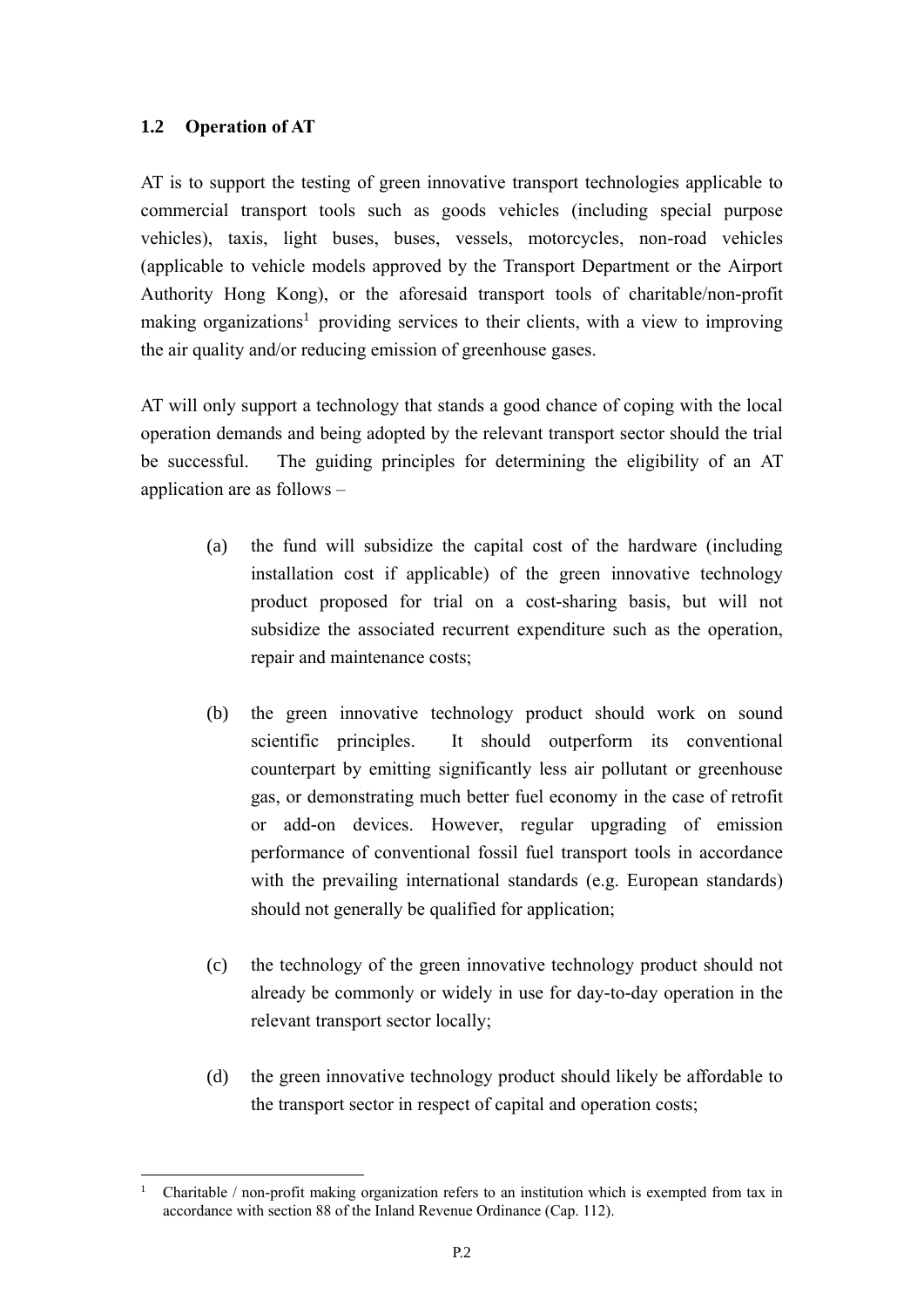- (e) the green innovative technology product should likely be able to cope with the operating conditions in Hong Kong such as the hilly terrain, hot and humid climate, intensity of operation, etc.;
- (f) the use of the green innovative technology product must not violate any statutory requirements such as roadworthiness, fire safety, etc. and can satisfy the approval requirements of the relevant regulatory authorities;
- (g) the green innovative technology product under application shall neither be receiving nor have received funding<sup>2</sup> from other Government sources, public bodies or charitable organizations for the same purpose; and
- (h) AT is not to support research of green innovative transport technologies.

Moreover, the applicant is encouraged to cooperate with potential suppliers of green innovative technology products, research institutes or other relevant stakeholders for conducting the trial.

#### **1.3 Administration**

1

AT is administered by the NET Fund Secretariat (the Secretariat) of the Environmental Protection Department (the EPD). The NET Fund Steering Committee (the Steering Committee, previously named the Pilot Green Transport Fund Steering Committee) has been formed to advise the EPD on the approval of funding for each application. The Steering Committee is chaired by a non-government official with members comprising representatives elected by the transport sectors, experts and academics in green innovative transport technologies, as well as representatives of relevant government departments.

<sup>&</sup>lt;sup>2</sup> Except tax incentive schemes to encourage the use of electric vehicles and environment-friendly commercial vehicles.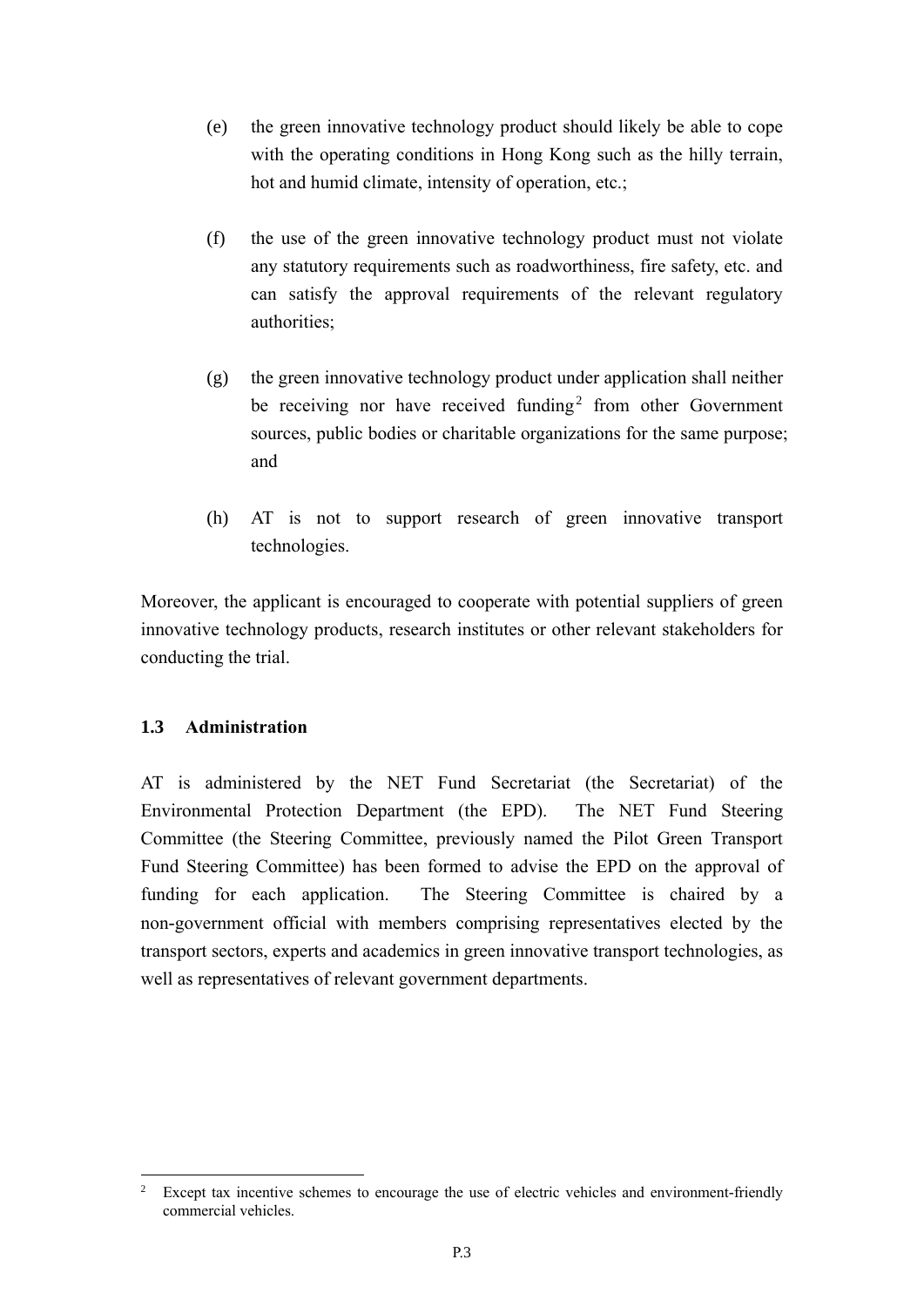#### **2. APPLICATION AND VETTING PROCEDURES**

#### **2.1 Submission of Application**

An applicant has to fill out an AT application form attached to the AT Guide, which is available from –

New Energy Transport Fund Secretariat Environmental Protection Department 33/F, Revenue Tower, 5 Gloucester Road Wan Chai, Hong Kong

| Tel:       | 2824 0022                 |
|------------|---------------------------|
| Fax:       | 2838 2155                 |
| $E$ -mail: | $netf(\omega)$ epd.gov.hk |

Softcopy of this guideline and application form can also be downloaded from the EPD website at:

[https://www.epd.gov.hk/epd/english/environmentinhk/air/prob\\_solutions/new-energy](https://www.epd.gov.hk/epd/english/environmentinhk/air/prob_solutions/new-energy-transport-fund.html#Application_for_the_Fund)transport-fund.html#Application for the Fund

The completed application form and supporting documents should be submitted to the Secretariat via online, by post or by hand to the above address OR by e-mail to  $net(\omega_{\text{epd.gov.hk}})$ . The Secretariat will acknowledge receipt of the application in writing within 5 working days.

*(Note: For application submitted by email, the total file size of the attachment is limited to 10Mb and the file format must be .docx, .jpg or .pdf)*

#### **2.2 Vetting of Application**

The application will be assessed by the EPD or a third party assessor appointed by the EPD. The Secretariat or the third party assessor may request the applicant to provide clarification or supplementary information.

The Secretariat will normally be able to complete assessing an application in one to two months and report the outcome to the Steering Committee for deliberation if all the requested information is properly provided in the application. However, a longer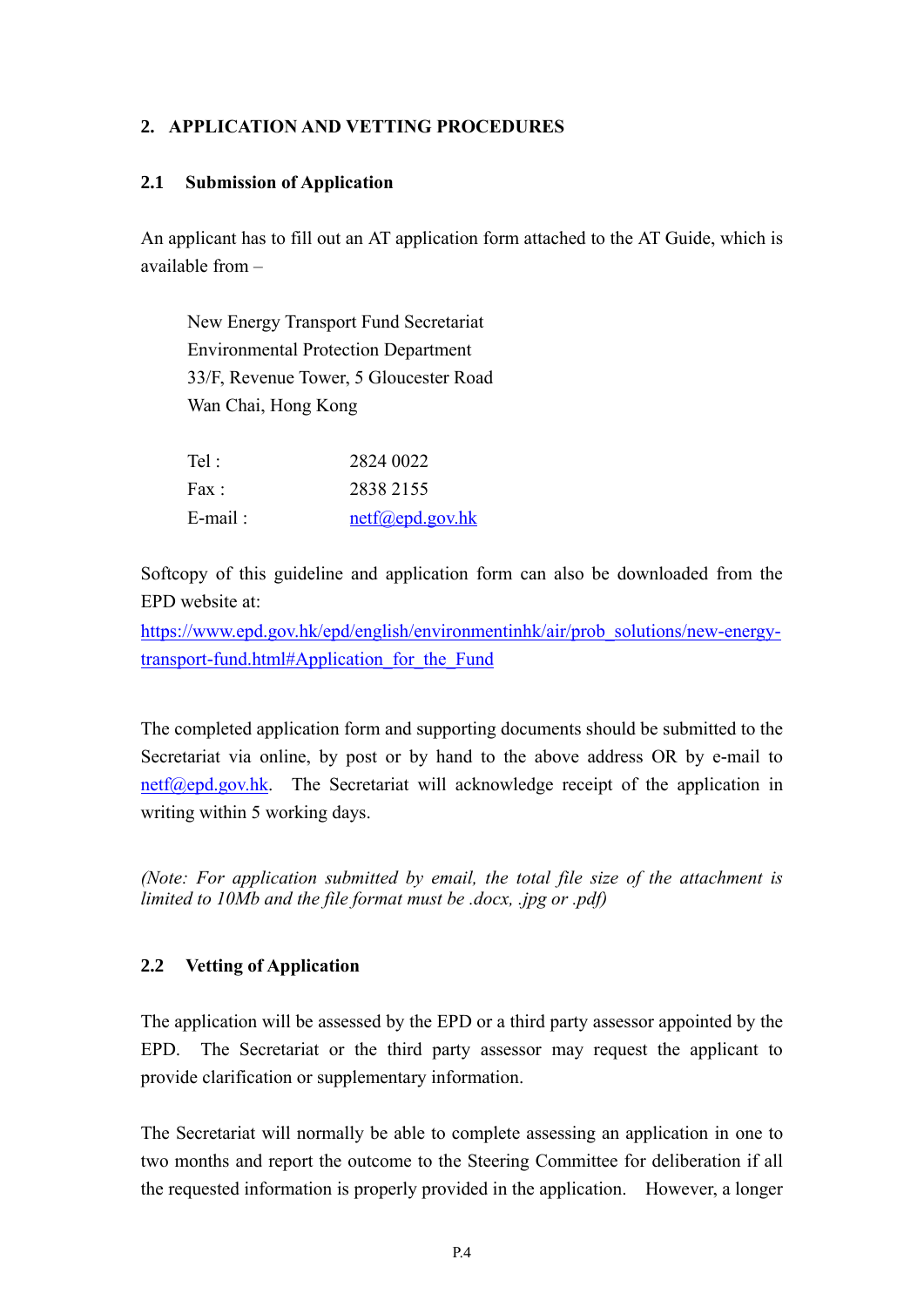time may be required should there be many applications awaiting the vetting or the application involves a technology or issues that require more time to consider. The Steering Committee generally holds meetings at a quarterly interval. The Secretariat will notify the applicant before the Steering Committee considers its application.

The Steering Committee will make its recommendation to the Director of the Environmental Protection Department (the Director) whether an application should be approved or rejected, or any further information is required from the applicant. If further information is required, the Secretariat will notify the applicant within 5 working days after the meeting. After receiving applicant's responses, the Steering Committee will make a final decision either at the next meeting or by sending their views to the Secretariat via electronic means for the Director's consideration. The Secretariat will inform the applicant of the Director's decision as soon as practicable.

The Steering Committee will consider the relative priorities for funding support. If an application is recommended for approval, the Steering Committee will recommend a subsidy amount and, if any, the terms and conditions which will form part of the agreement.

The Secretariat will post a summary of the approved applications to the afore-mentioned EPD website.

#### **2.3 Withdrawal of Application**

The applicant can write to the Secretariat to withdraw an application at any time before signing with the Government an agreement for receiving the subsidy.

In the case of an application on which the Secretariat or the third party assessor has requested for additional information or clarification, the Secretariat will consider the application withdrawn if the applicant has not responded to the request by the specified date. The applicant will be notified accordingly.

#### **2.4 Resubmission of Application**

If an application for subsidy was rejected, the Secretariat will only accept an application for trial of the same green innovative transport technology if there are new grounds for considering the application, particularly whether the concerns of the Steering Committee on the previous application have been addressed. The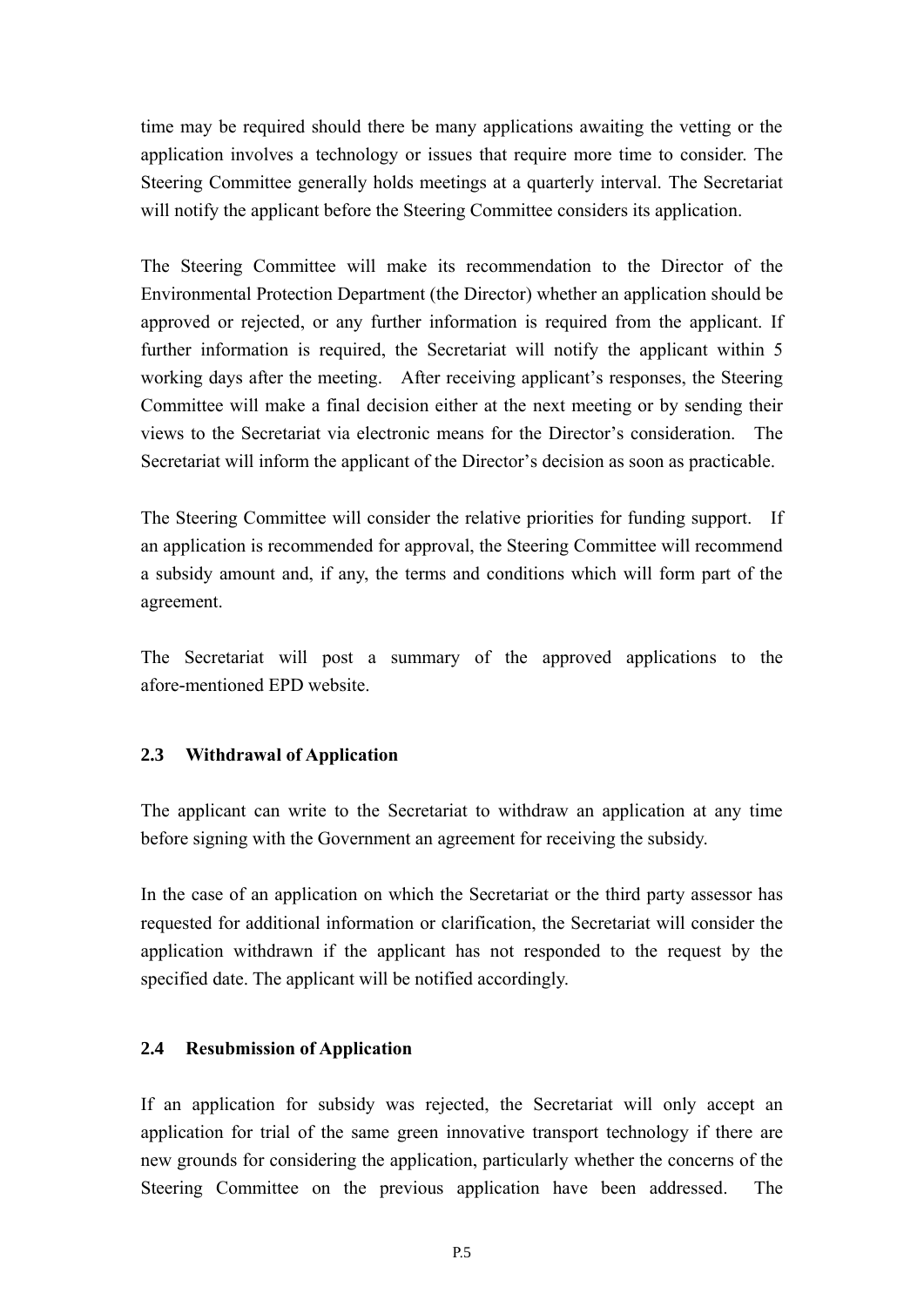resubmitted application will be treated as a new one and processed accordingly.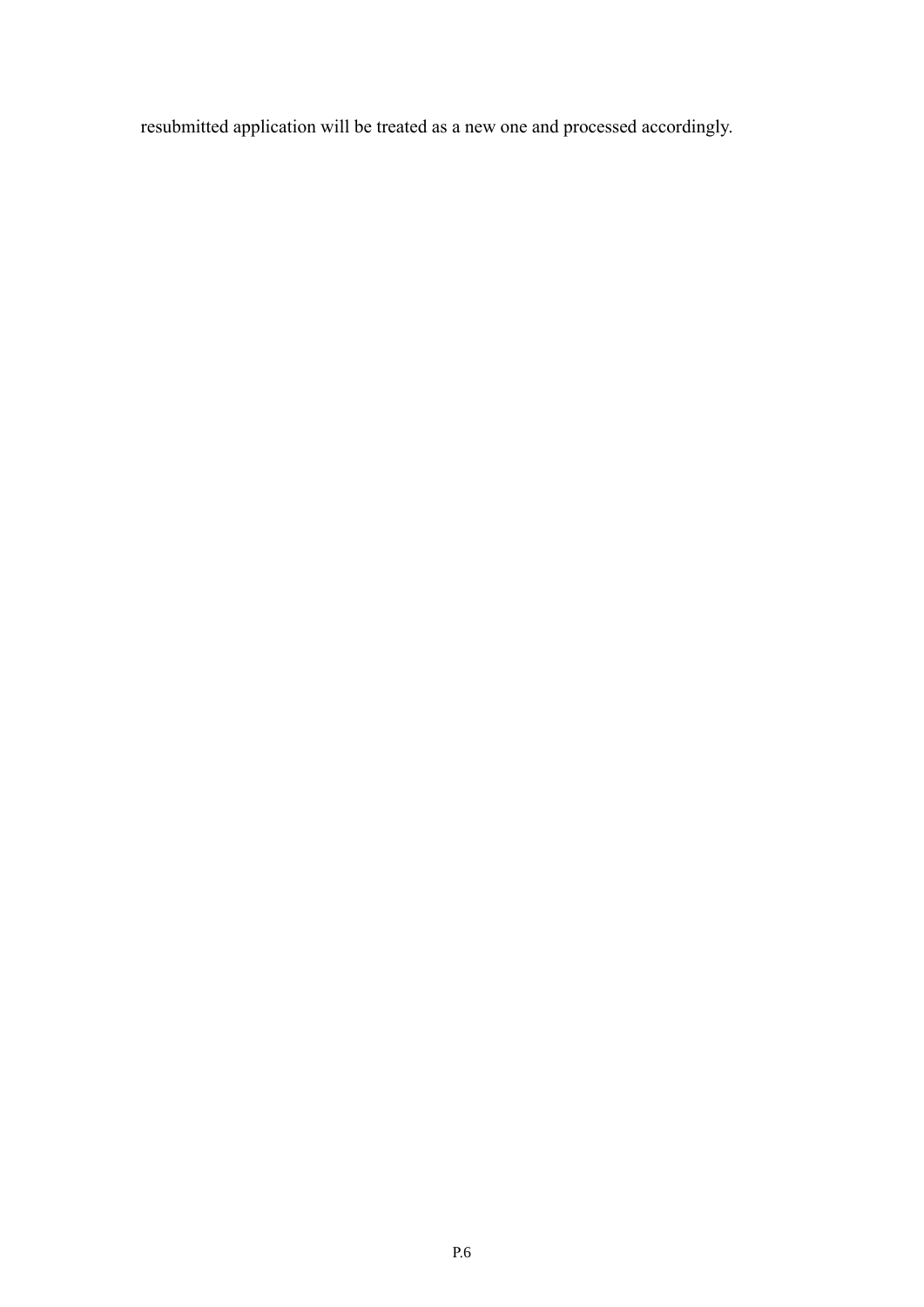#### **3. GUIDE TO APPLICATION**

#### **3.1 Eligible Applicants**

The AT applicant should be an existing transport operator based in Hong Kong (including cross-boundary transport) who –

- (a) operates commercial transport tools including goods vehicles (including special purpose vehicles), taxis, light buses, buses, vessels, motorcycles, non-road vehicles (applicable to vehicle models approved by the Transport Department or the Airport Authority Hong Kong), or the aforesaid transport tools of charitable/non-profit making organizations providing services to their clients;
- (b) has been in the relevant transport service for more than one year with supporting documents to show at least one-year ownership/use of the conventional counterpart of the green innovative technology product proposed for trial;
- (c) will likely remain in the service after the trial to bear fruit;
- (d) has the potential to put the new technology under test into wider use in its own operation upon successful trial;
- (e) has already installed or will apply to install its own charging station in the same application to support charging of the subsidised product if it is an electric or plug-in hybrid ones, unless it is exempted by the Government;
- (f) is willing to share with other operators the findings of the test of subsidised product;
- (g) is not receiving or has not received funding from other Government sources, public bodies or charitable organizations for the same purpose of the application, except the tax incentive schemes to encourage the use of electric vehicles and environment-friendly commercial vehicles;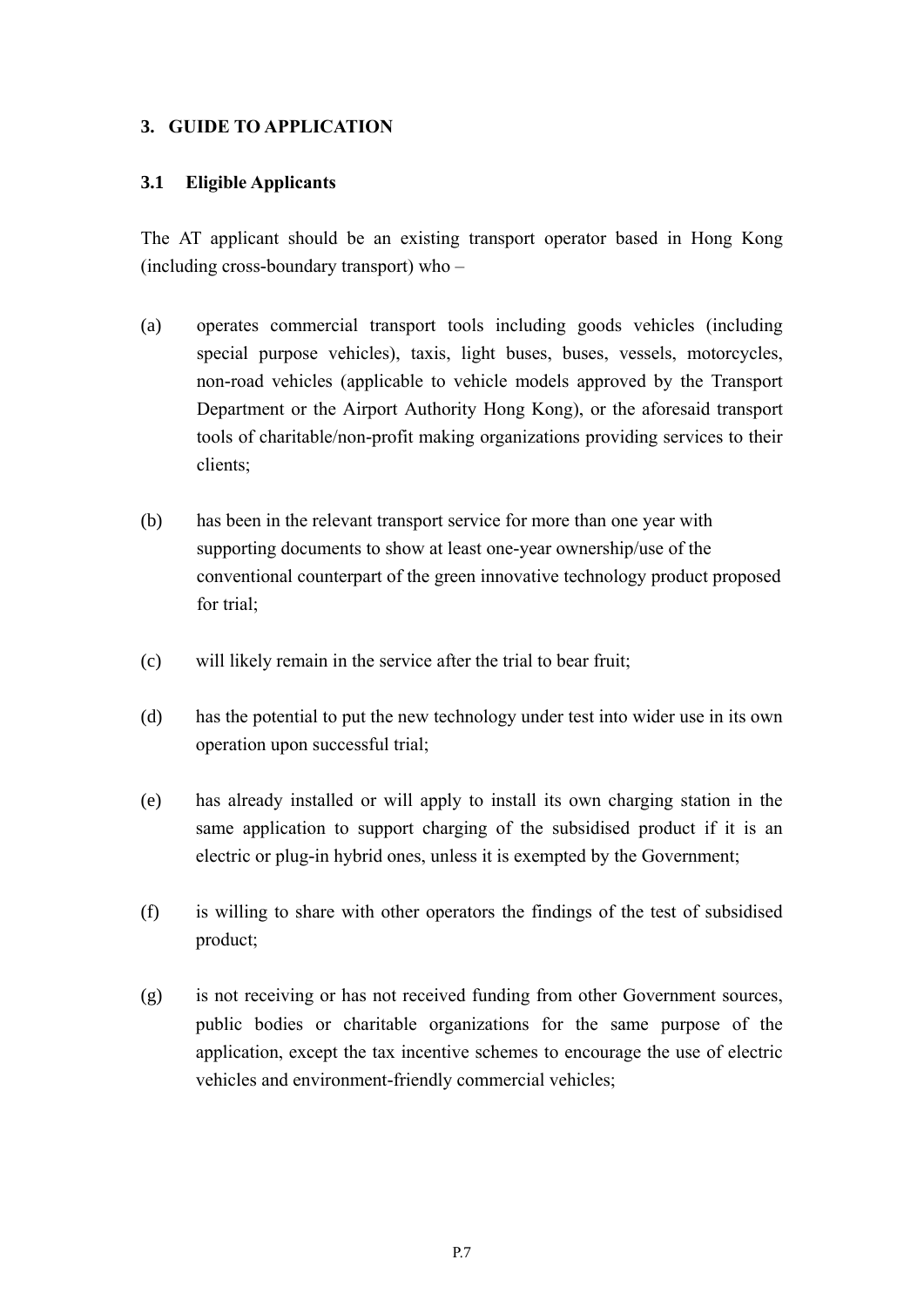(h) is not a supplier or manufacturer of green innovative technology products proposed for trial, or its related companies<sup>3</sup>.

#### **3.2 Eligible Green Innovative Transport Technologies**

AT supports trial of green innovative transport technology which –

- (a) works on sound scientific principles;
- (b) outperforms its conventional counterpart by emitting significantly less air pollutant or greenhouse gas, or demonstrating much better fuel economy. However, regular upgrading of emission performance of conventional fossil fuel transport tools in accordance with the prevailing international standards (e.g. European standards) should not generally be qualified for application;
- (c) has not been commonly or widely used for day-to-day operation in the relevant transport sector locally;
- (d) is affordable to the transport sectors in respect of capital and operation costs;
- (e) is likely able to cope with the local operating conditions such as hilly terrain, hot and humid climate, intensity of operation, etc.;
- (f) does not violate any statutory requirements such as roadworthiness, fire safety, etc. and can satisfy the approval requirements of the relevant regulatory authorities;
- (g) is not for research purpose; and
- (h) is not covered under the Applications for Use of the NET Fund.

The products to be subsidised for commercial transport may involve:

1

<sup>&</sup>lt;sup>3</sup> "Related Companies" under the NET Fund is defined as:

<sup>(</sup>i) a holding company (including individual) which directly owns more than 50% shares of an applicant;

<sup>(</sup>ii) a subsidiary company with more than 50% shares directly owned more by the holding company in (i); and

<sup>(</sup>iii) a subsidiary company with more than 50% shares directly owned by the applicant.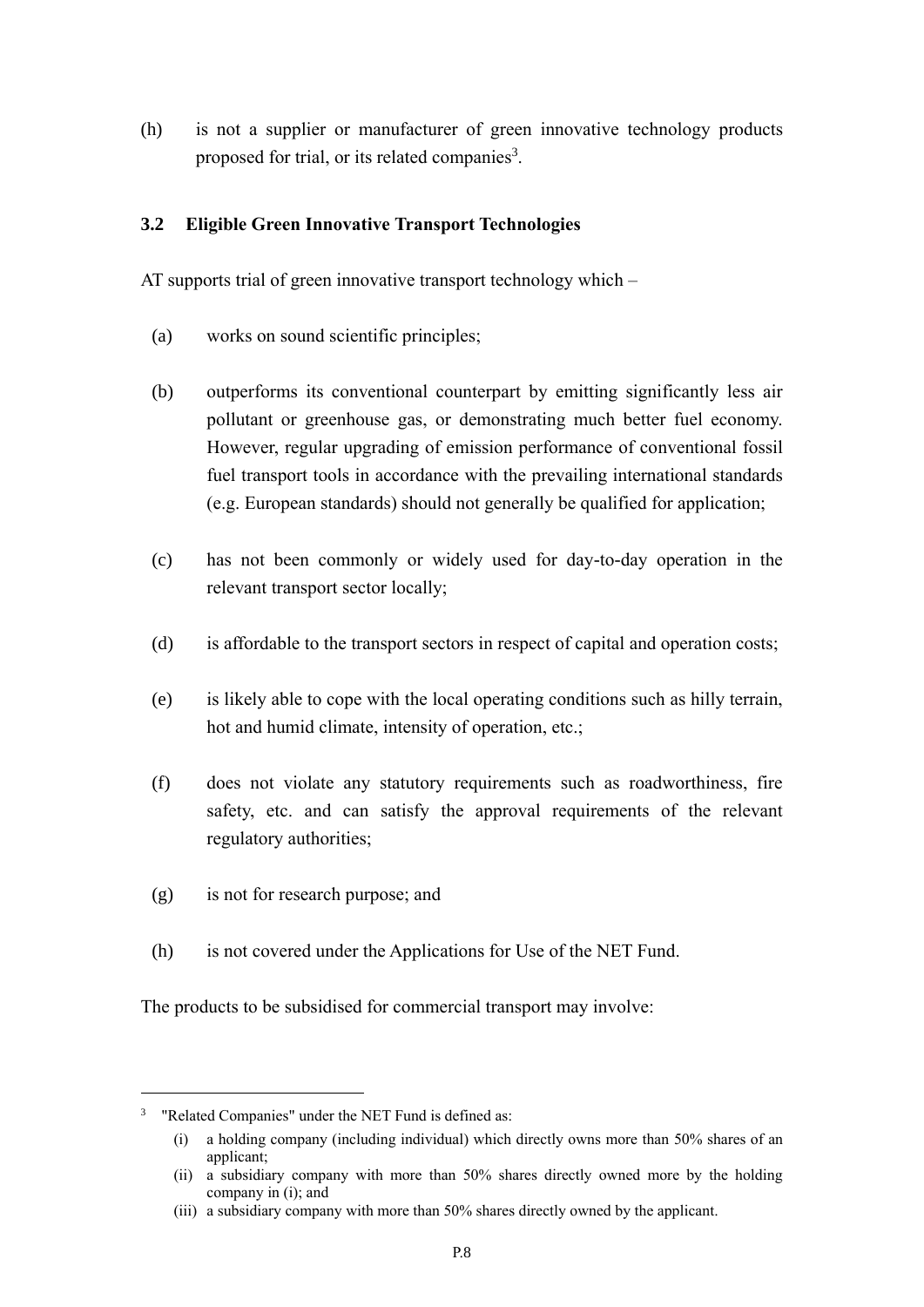- 1. new energy vehicles or vessels such as electric vehicles or vessels, hybrid vehicles or vessels, plug-in hybrid vehicles or vessels, etc.;
- 2. after-treatment emission reduction devices applicable to vehicles or vessels such as diesel particulate filters, selective catalytic reduction devices, exhaust gas recirculation systems, wet scrubbers, etc.;
- 3. fuel saving devices applicable to vehicles or vessels; or
- 4. conversion of in-use conventional (e.g. petrol, diesel or liquefied petroleum gas) vehicles or vessels to new energy vehicles or vessels.

As technology continues to develop, green innovative technology products other than the above may also be available for trial by the transport sectors. The Steering Committee will consider such applications on a case-by-case basis.

#### **3.3 Trial Schedule**

The subsidized product should be tested for a period long enough to allow sufficient data to be collected to assess the technology's performance and its practicability of wider use in Hong Kong. Subject to the Steering Committee's advice, the trial period will normally be 12 consecutive months depending on the technology involved. The applicant should propose a trial schedule with justification for consideration by the Secretariat. However, the Secretariat may recommend a different trial schedule if it thinks fit.

The commencement date of the trial should normally be within 12 months after the agreement of subsidy has been signed by the applicant. In general, the commencement date of the trial is the date upon which the subsidy recipient will start to put the subsidized product into use for the trial.

#### **3.4 Product Performance Data Collection**

During the trial period, a subsidy recipient shall record fuel/energy consumption, costs and downtime of scheduled and unscheduled maintenances, and any other relevant data on a daily basis for evaluating the performance of the subsidized product being tested. The applicant shall agree with the Director on the type and form of data to be collected.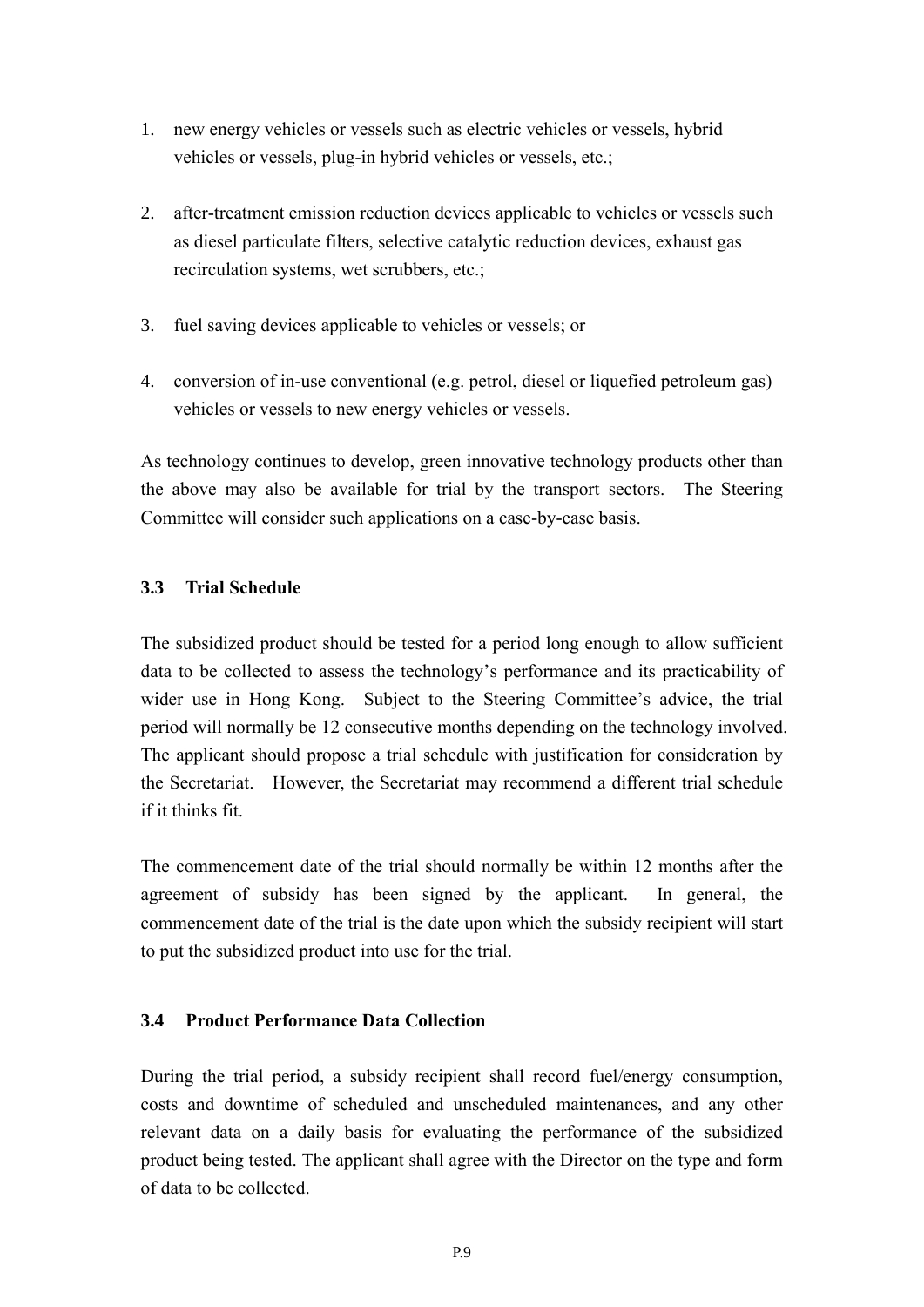For charging or similar support system, the subsidy recipient shall install an independent meter for each subsidized product to record fuel/energy consumption.

Upon completion of the trial, the subsidy recipient shall provide the data collected in the trial to the Secretariat or an independent third party assessor appointed by the Director to compile a report on the performance of the subsidized product. The subsidy recipient shall also provide for comparison the performance of its conventional counterpart used for the same purpose during the trial period or other historical period as required by the Secretariat. The applicant shall agree with the Director on the type and form of data to be collected.

The subsidy recipient, upon the Government's request, shall make available the subsidized product free of charge for the testing of its emission performance during the trial period and after the completion of the trial.

#### **3.5 Subsidy Level**

AT only subsidizes the capital cost of the hardware (including installation cost if applicable) of the green innovative technology product proposed for trial but not the associated recurrent expenditure. The subsidy levels for various technologies to be tested are set out in Table 1 below.

An applicant is allowed to submit more than one application to try out different technologies or to test products from different suppliers for the same technology under the same application to compare performance subject to the caps in Table 1. A transport operator is, however, subject to an upper limit of **\$12 million** in total subsidy. The AT cap cannot be combined with the subsidy cap of \$12 million for Applications for Use (AU) of the NET Fund, and vice versa.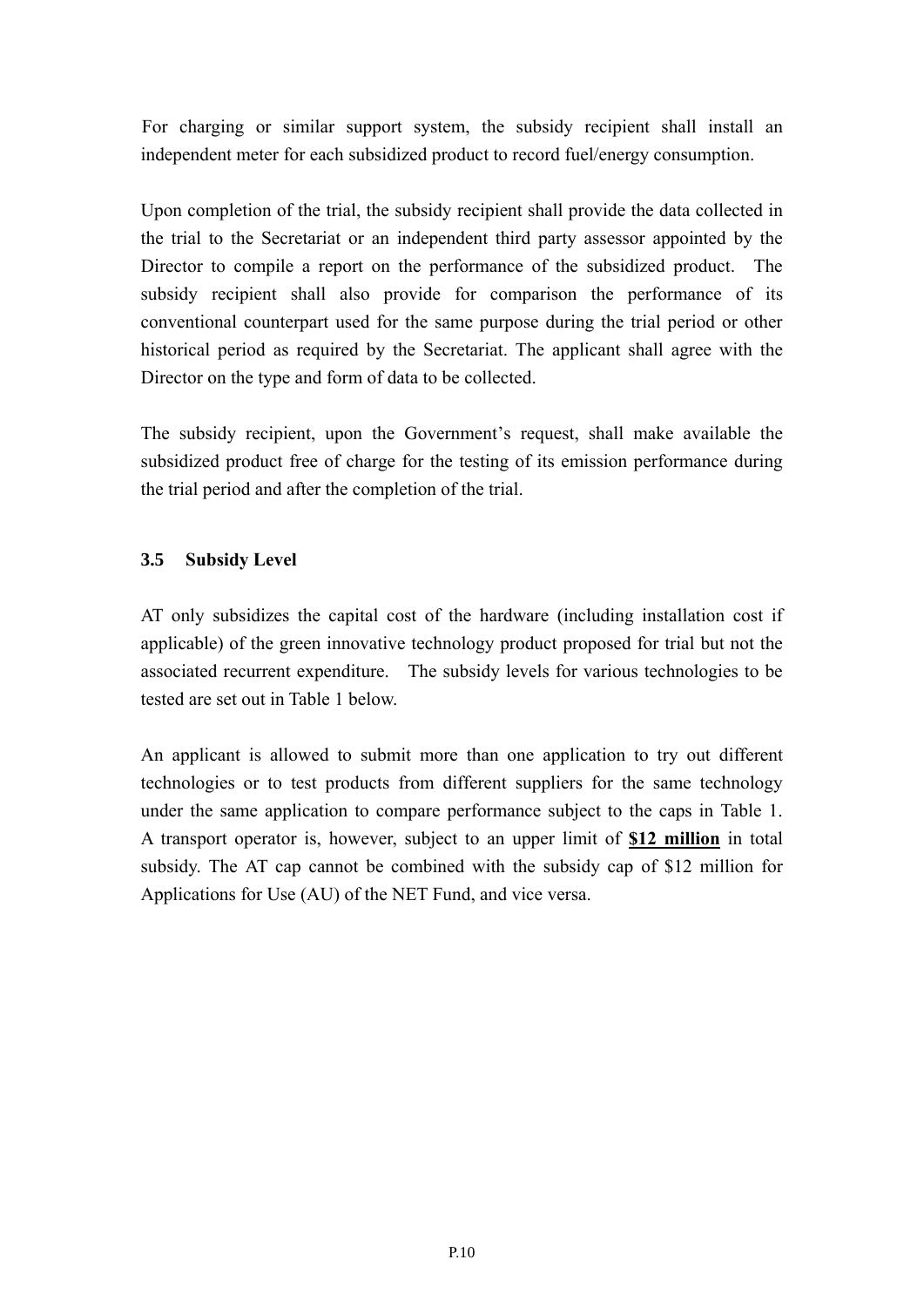| Green innovative technology |                                                                                               |      | <b>Subsidy level</b>                                  | <b>Subsidy cap</b>           |  |
|-----------------------------|-----------------------------------------------------------------------------------------------|------|-------------------------------------------------------|------------------------------|--|
|                             | product under AT                                                                              |      |                                                       |                              |  |
| (a)                         | New Energy Transport Products (vehicles and vessels)                                          |      |                                                       |                              |  |
| (i)                         | Subsidy per product                                                                           | (i)  | Price premium between<br>the new energy transport     | \$3 million per vehicle,     |  |
|                             |                                                                                               |      | product and its                                       | \$10 million per vessel, and |  |
|                             |                                                                                               |      | conventional counterpart<br>or 50% of the cost of the | \$10 million per application |  |
|                             |                                                                                               |      | new energy transport                                  |                              |  |
|                             |                                                                                               |      | product, whichever is                                 |                              |  |
|                             |                                                                                               |      | higher                                                |                              |  |
| (ii)                        | Related support system                                                                        | (ii) | 75% of the set-up cost                                |                              |  |
| (b)                         | Conventional Transport Tools (diesel, petrol or liquefied petroleum gas vehicles and vessels) |      |                                                       |                              |  |
| (i)                         | After-treatment emission                                                                      |      | 75% of the cost of                                    | \$1.5 million per            |  |
|                             | reduction device;                                                                             |      | after-treatment or fuel saving                        | after-treatment or fuel      |  |
|                             |                                                                                               |      | device including installation, or                     | saving device or             |  |
| (ii)                        | Fuel saving device;                                                                           |      | the conversion cost of the                            | conventional vehicle         |  |
| (iii)                       | Conversion of in-use                                                                          |      | conventional vehicle                                  | conversion,                  |  |
|                             | conventional vehicle to new                                                                   |      |                                                       |                              |  |
|                             | energy vehicle                                                                                |      |                                                       | \$3 million per engine or    |  |
|                             |                                                                                               |      |                                                       | propulsion device of         |  |
|                             | Engine retrofit or testing of                                                                 |      | 75% of new energy engine or                           | vessel, and                  |  |
| (iv)                        | new energy engine or                                                                          |      | propulsion device of vessel,                          |                              |  |
|                             | propulsion device for                                                                         |      | including installation                                |                              |  |
|                             | conventional vessel                                                                           |      |                                                       |                              |  |
|                             |                                                                                               |      |                                                       | \$10 million per application |  |

#### **Table 1 – Subsidy levels and caps**

As technology continues to develop, green innovative transport technology products other than the above categories may also be available for trial by the transport sector. Such applications will be considered on a case-by-case basis. Related subsidy levels and caps are the same as above.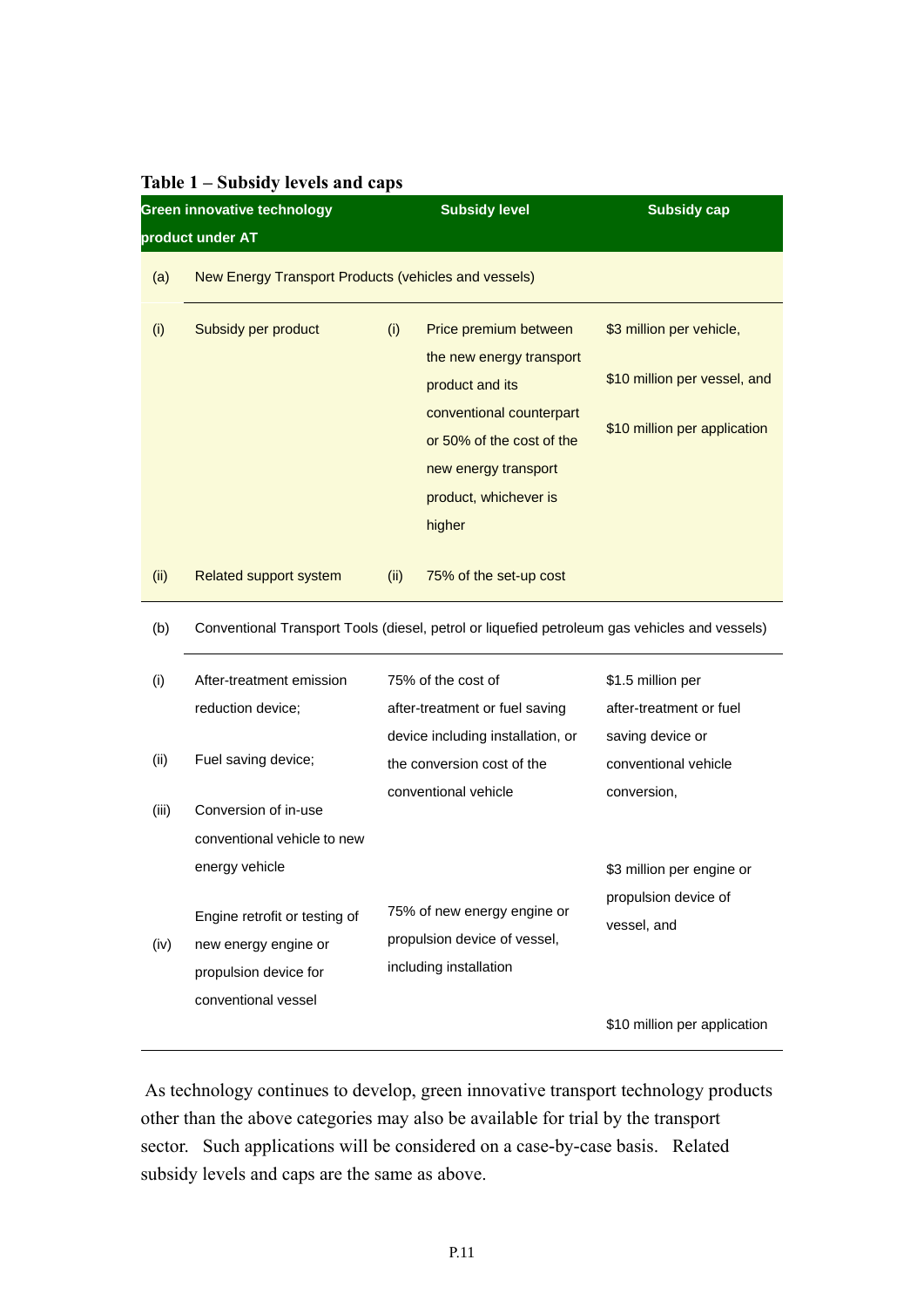#### **3.6 Limits of Applications**

To encourage the industry to test out and adopt green innovative transport technologies by facilitating a reasonable number of operators in a specific transport sector to experience the first-hand use of such green innovative technology products, and to avoid mistaking AT as one that provides subsidy to operators in acquiring green innovative technology product, limits are set on the number of applications from a transport sector on a type of green innovative transport technology; and on the number of units of such green innovative technology product per application.

Such limits are decided by the Steering Committee with the objectives of enabling a thorough trial of a technology by a transport sector for which an application has been made, and effective sharing of the trial experience within the relevant transport sector. Consideration will also be given to the characteristics of the specific green innovative technology product, the operation modes of the transport sectors, products of similar technologies that have already been put on trial, and the availability of products from other suppliers of similar technologies.

In case several applications are received from the same transport sector for the same type of technology and the relevant limits are exceeded, the Steering Committee will decide on the priorities of the applications based on the following underlying considerations –

- (a) whether the application will cover the operation modes of a specific trade, which can be quite diverse even within the trade; and
- (b) whether the completion of the trial under application, if successful, can help encourage the transport sector to use the green innovative technology product.

Details of the above limits have been uploaded onto the EPD website whose address is in Section 2.1 of this Guide.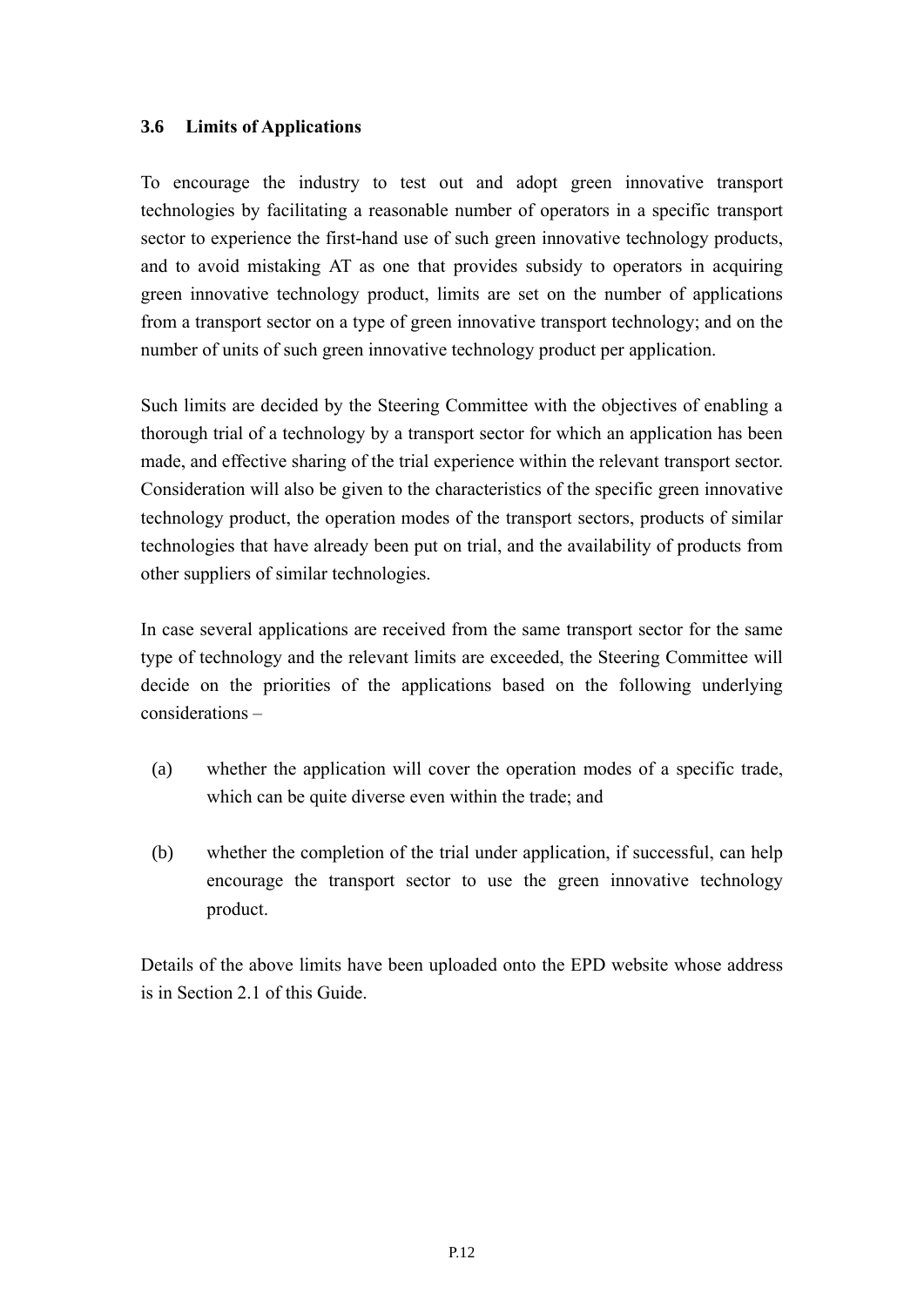#### **4. NOTES FOR COMPLETING APPLICATION FORM**

This Section provides guidance for the applicant to complete the AT application form.

#### **4.1 General**

- (a) All sections of the AT application form must be completed and supplemented by supporting documents when necessary. Where the information sought is not applicable or not available, please fill in "NA".
- (b) The information provided in the AT application form should be typed or printed, and should be clear and concise. Additional pages may be attached to the application form if necessary.
- (c) One application should be submitted for each type of technology described in Section 3.2 for each vehicle class as classified by the Transport Department<sup>4</sup> or each vessel class by the Marine Department<sup>5</sup>.
- (d) If an applicant is a limited or unlimited company, it must apply under the name of the company and the application form must be signed by an authorized person of the company in the Declaration.
- (e) If an applicant is a sole proprietor, he/she must sign the Declaration by himself/herself.
- (f) If an applicant is a partnership, all partners should provide their names and signatures as Authorized Person in the Declaration.

#### **4.2 Section A - Particulars of Applicant**

(a) If the applicant is a sole proprietor, please provide a title such as Mr, Mrs, Miss or Ms.

<sup>1</sup> <sup>4</sup> Vehicle classes include motorcycles, taxi, light buses, buses and goods vehicles (including special purpose vehicles).

<sup>&</sup>lt;sup>5</sup> Vessel classes include Class I, II, III and IV as specified in the Merchant Shipping (Local Vessels) (Certificates and Licensing Matters) Regulation (Cap. 548D).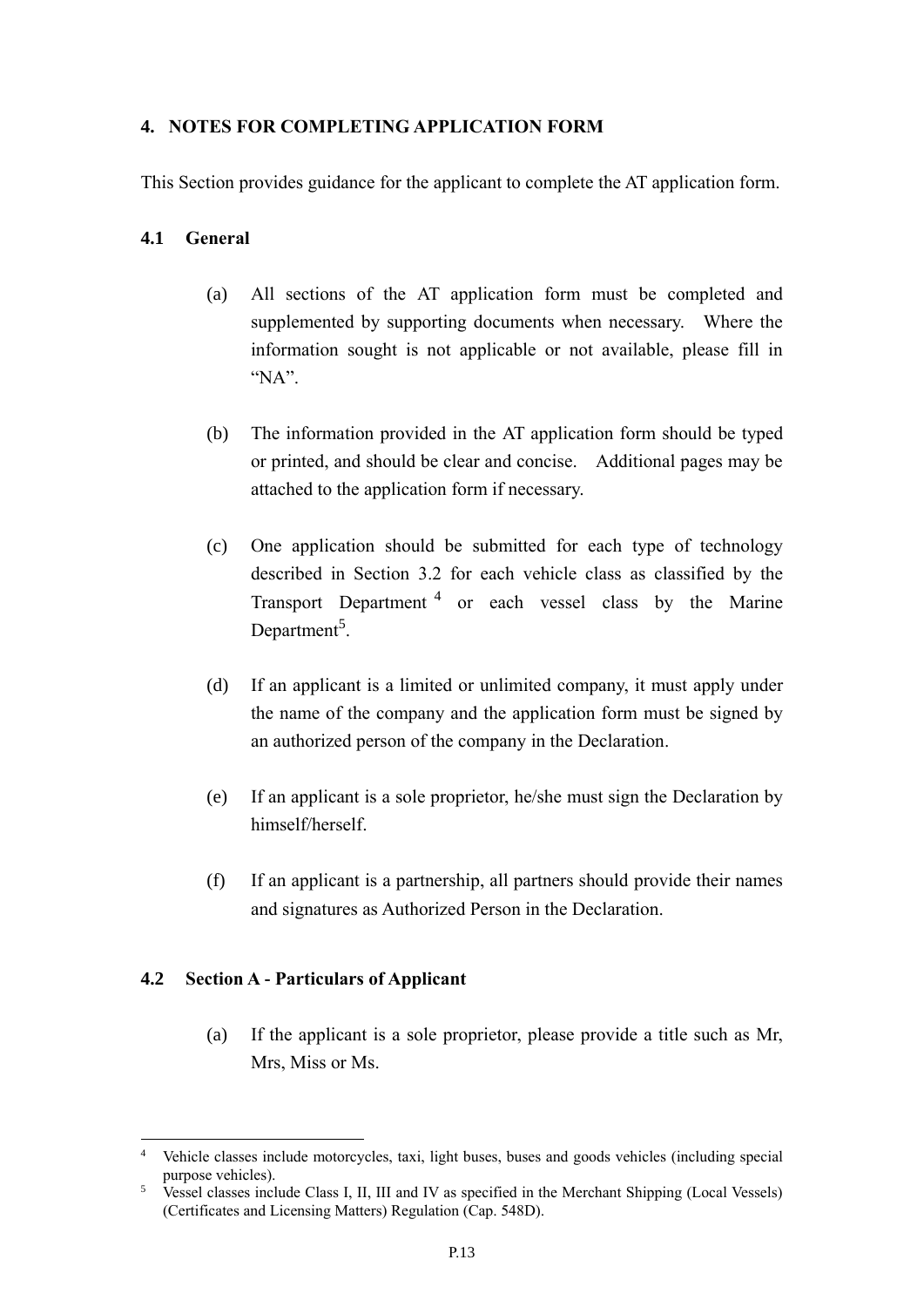- (b) The business registration certificate number should be provided unless the applicant is exempted from making an application for business registration under the Business Registration Ordinance (Cap. 310). If the applicant is a limited company, certificate of incorporation number should also be provided. The applicant should attach a copy of the certificate(s).
- (c) If an applicant would like to have his application considered as one submitted by a charitable/non-profit-making organization, relevant supporting documents should be provided.
- (d) If an applicant is a company which has less than one year relevant transport experience but is wholly owned by an operator that has been in the relevant transport business for more than one year, the applicant should provide the information of the parent company as well as the applicant in the application form and attach a copy of relevant business documents, and proof of their relationship.

#### **4.3 Section B – Green Innovative Technology Product Trial Proposal**

- (a) The applicant should outline the technology to be tried out, including how the technology will be used and attach an implementation schedule and plan showing the stages from procurement, installation to the actual trial. With the exception of product involved in cross-border operation, the entire trial must be conducted in Hong Kong.
- (b) If the trial involves installing support systems such as charging stations, the applicant should attach an installation plan to give an outline of the systems and a list of installation locations. Supporting document should be provided to prove that the applicant could install and use the support systems at the proposed locations.
- (c) The applicant should provide overseas retail/open market price of the technology product for reference and attach the following supporting documents –
	- (i) quotation from the supplier(s); and
	- (ii) reference of overseas retail/open market price, such as the relevant internet website of the technology.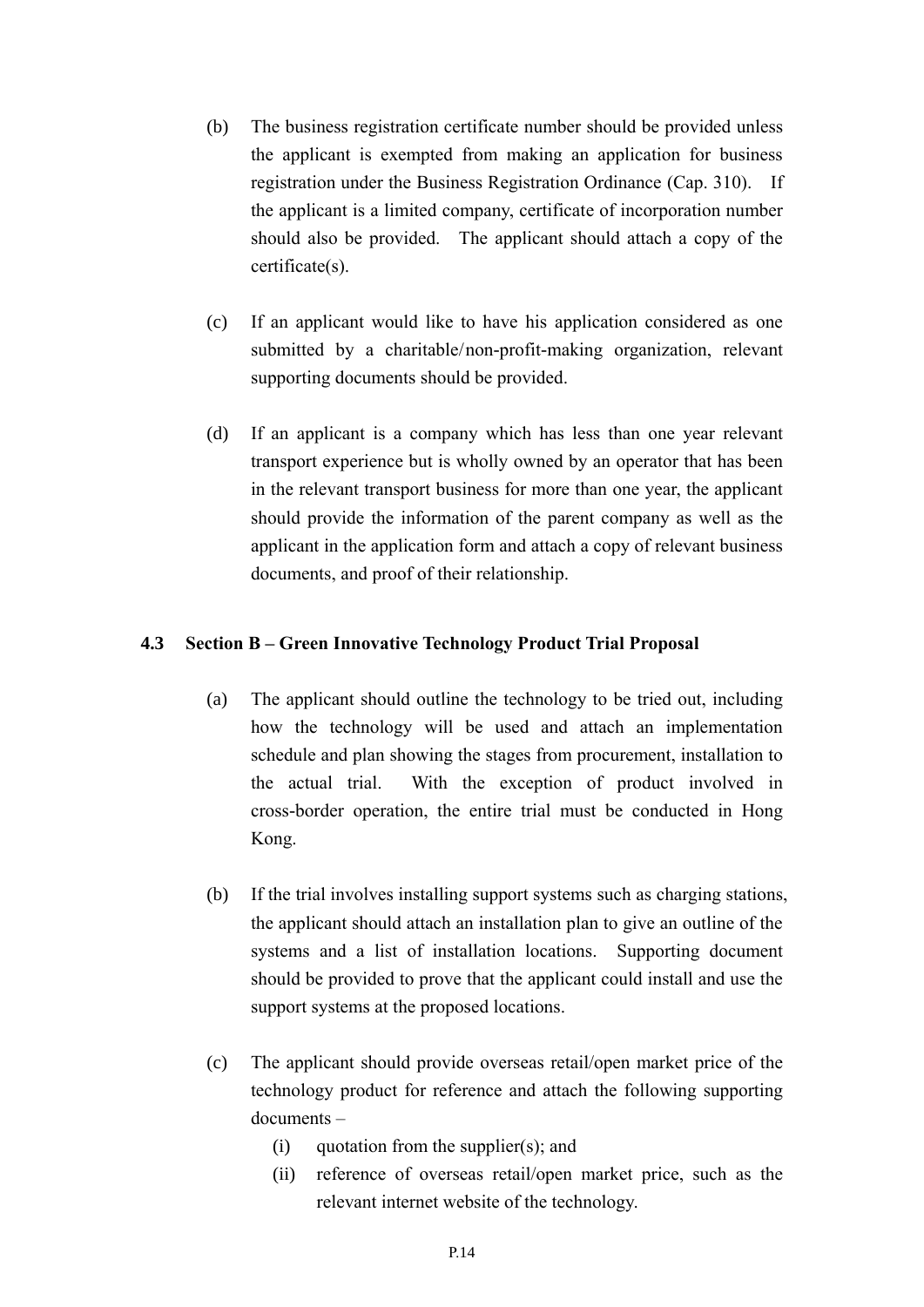- (d) The applicant should indicate whether the product to be tested is a proprietary product or patented product only available from a single supplier. For a proprietary product or patented product, the applicant should give full justifications for choosing the product and an explanation on the reasonableness of the price of the product.
- (e) The applicant should provide documents to substantiate the compliance of the trial product with the relevant statutory requirements (such as road safety, roadworthiness, fire safety, vehicle registration and licensing, land use, electrical installation etc.). For example, if the product is a vehicle, the applicant should provide the type approval or any applicable approval documents (e.g. in-principle approval or provisional type approval) issued by the Transport Department. In this regard, the type of vehicle and technology should be readily available in overseas markets, and the manufacturer of the vehicle should be ready to provide all necessary information and certification documents required by the Transport Department in order to reduce the approval time; and in the case of conversion of vehicles, supporting approval documents from the original vehicle manufacturer shall be required. If the trial involves installing supporting facilities, the applicant should provide, among others, proof of right or permission to use the premises for the installation. A product involved in cross-border operation must also meet all legal requirements of relevant jurisdiction outside Hong Kong. The applicant is required to indicate the product's compliance status in the application form and attach supporting document to prove the compliance. The applicant shall bear solely all risks, and all costs and expenses of acquiring and installing any subsidized product or support system and completing compliance of legal requirement.
- (f) The applicant should attach documents supporting the stated environmental benefits, and the emission reduction or fuel saving calculation. The document could be an official report issued by the relevant manufacturer, a government department, an independent emission certification agent, etc. that shows fuel efficiency and the emission performance (such as nitrogen oxides, hydrocarbons and carbon dioxide emissions) of the technology to be tested, supporting technical data and the method used to evaluate the technology.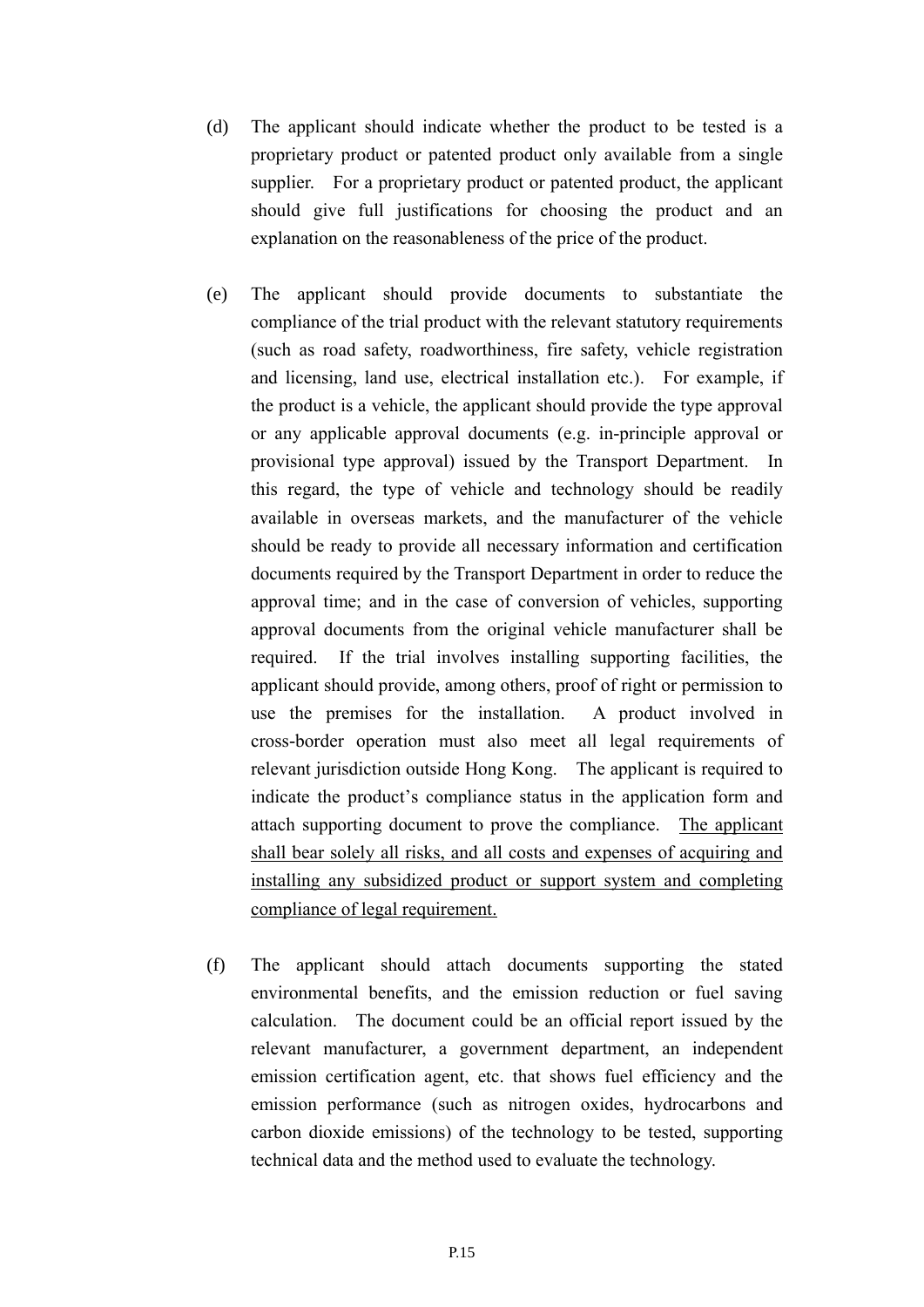- (g) The applicant should propose a trial period in the number of consecutive months.
- (h) The applicant should not propose a commencement date of trial more than 12 months from the date of application approval. If the trial can only commence more than 12 months after the date of approval, the applicant should provide explanation in the application form together with supporting document.
- (i) The applicant should propose data collection plan and schedule for collecting systematically information on the subsidized product's performance. The program should include, among others, what, how and when such data will be collected.
- (j) The subsidy amount proposed by the applicant for each technology should tally with his detailed calculation in Section C of the AT application form. The subsidy amount is also subject to the cap of \$10 million per application and \$12 million for each transport operator as stipulated in Section 3.5. If the total amount the subsidy already granted to or being applied by the applicant exceeds the subsidy cap, the application will not be accepted.
- (k) The applicant should list out all other applications submitted by the applicant and its Related Companies as defined in Section 3.1 of this Guide. If an applicant is a partnership, the applicant should provide information on other trial applications submitted to AT by each individual partner. The subsidy already granted to or under application by the individual partner will be taken into account to determine whether the application is accepted.

#### **4.4 Section C – Subsidy Calculation Tables**

The applicant should refer to the latest version of the AT Guide for the average values of conventional vehicles in calculating the price premium between a new energy vehicle and conventional vehicle. To obtain the latest AT Guide, please refer to Section 2.1. Table 2 shows the applicable average values of conventional vehicles.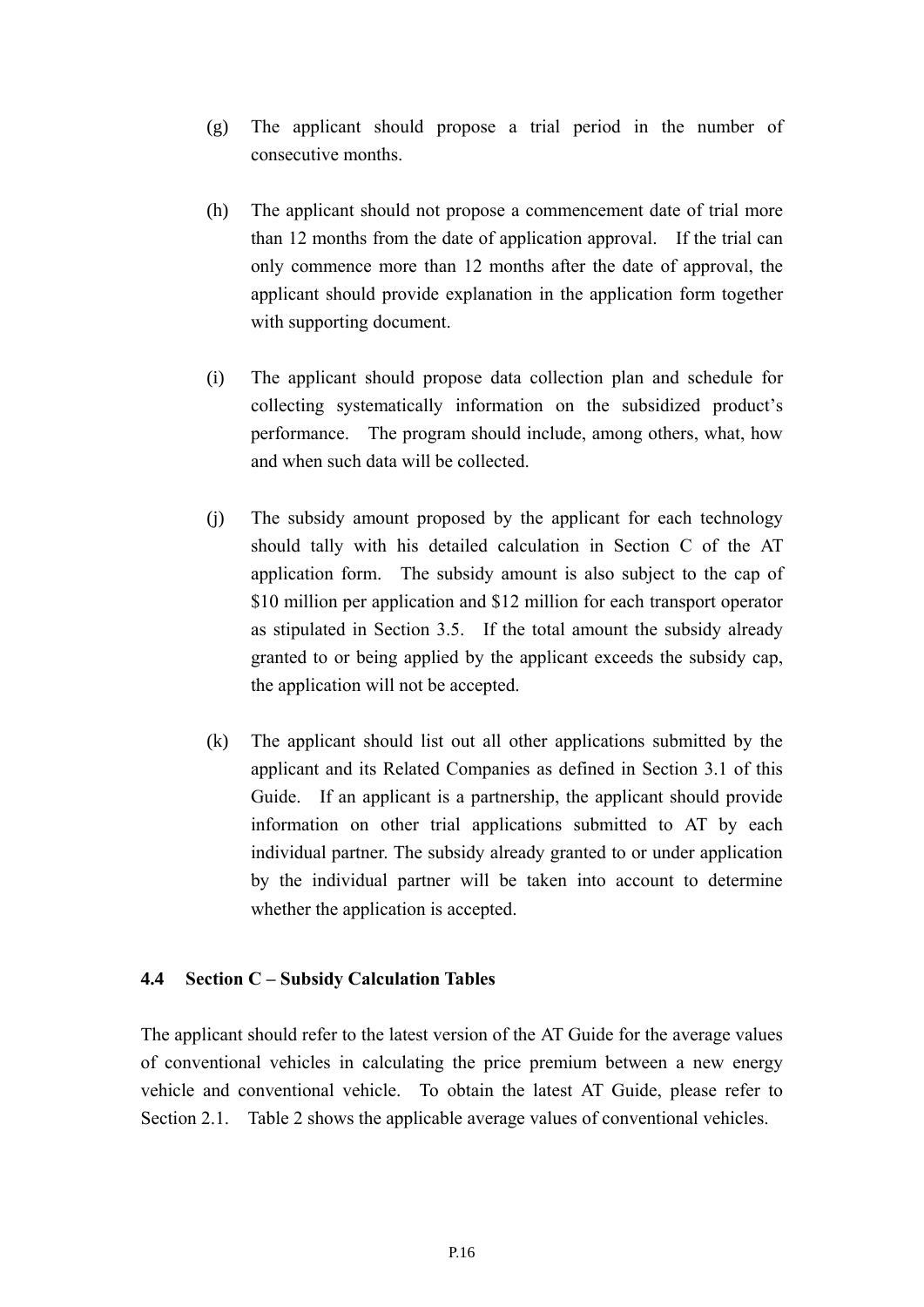| <b>Vehicle Class</b>                                    | <b>Permitted Gross</b>                                                               | 2021 <sup>6</sup><br><b>Average Value</b> |
|---------------------------------------------------------|--------------------------------------------------------------------------------------|-------------------------------------------|
|                                                         | tonnes                                                                               | HK\$                                      |
| Motorcycle                                              |                                                                                      | 60,200                                    |
| Light goods vehicle (non-van type)                      | $1.9 < W \le 5.5$                                                                    | 373,000                                   |
| Light goods vehicle (van type)                          | $1.9 < W \le 5.5$                                                                    |                                           |
|                                                         | $5.5 < W \le 10$<br>$10 < W \le 13$<br>$13 < W \le 16$<br>$16 < W \le 24$<br>$24<$ W | 469,000                                   |
|                                                         |                                                                                      | 581,000                                   |
| Medium goods vehicle                                    |                                                                                      | 699,000                                   |
|                                                         | <b>Vehicle Weight [W]</b>                                                            | 978,000                                   |
| Heavy goods vehicle                                     |                                                                                      | 1,121,000                                 |
| Non-franchised bus with 20 to 30 seats, single deck     | 798,000                                                                              |                                           |
| Non-franchised bus with 31 seats and above, single deck |                                                                                      | 1,413,000                                 |
| Non-franchised bus, double deck                         |                                                                                      | 2,908,000                                 |
| Franchised public bus, single deck                      |                                                                                      | 1,795,000                                 |
| Franchised public bus, double deck                      | 2,729,000                                                                            |                                           |
| Diesel light bus                                        |                                                                                      | 893,000                                   |
| Taxi                                                    |                                                                                      | 322,000                                   |

**Table 2 - Average Values of Conventional Vehicles (including first registration tax)**

<sup>1</sup>  $6$  The values are provided by the Transport Department and will be updated every year.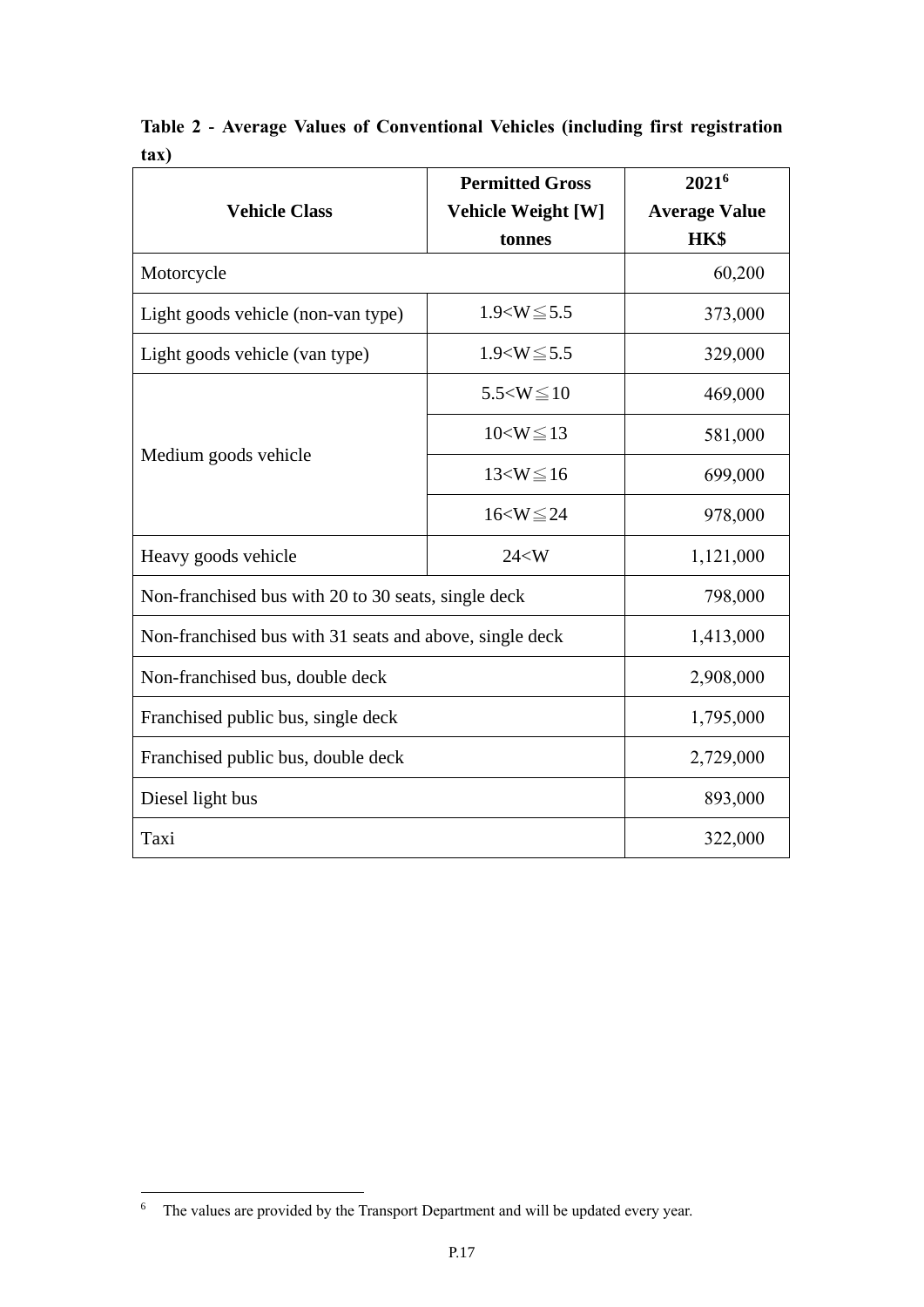#### **5. NOTES FOR RELEASE AND USE OF SUBSIDY**

#### **5.1 Contractual Requirements**

After an application has been approved, the applicant, as the subsidy recipient, must sign an agreement with the Government and shall comply with all the agreement terms for receiving the AT subsidy from the NET Fund. Nothing in the AT Guide shall constitute a contract. No binding agreement will be made between the Government and a successful applicant until the agreement is duly executed by all parties thereto. This section summarizes some of the major conditions for the release and use of the approved subsidy.

#### **5.2 Use of Subsidy**

The subsidy shall only be used for the purchase and installation of the green innovative technology products and its support system, or for transport conversion or retrofit as approved by the Director for his subsidy application. The subsidy shall not be used for any other purposes such as operation, repair and maintenance of these products and system. The subsidy recipient shall not sell or assign the subsidized product during the trial period without the consent of the Director.

#### **5.3 Release of Subsidy**

The subsidy will be released on reimbursement basis (i.e. the subsidy recipient shall first settle payment before seeking reimbursement from the AT subsidy) according to the following principles –

- (a) Any product not named in the approved application will not be reimbursed.
- (b) Actual subsidy of each subsidized product shall be based on the actual cost of the subsidized product and according to subsidy level in Section 3.5, and shall not exceed the approved subsidy of that subsidized product.
- (c) Total amount to be reimbursed to the subsidy recipient should not exceed the approved subsidy of the application.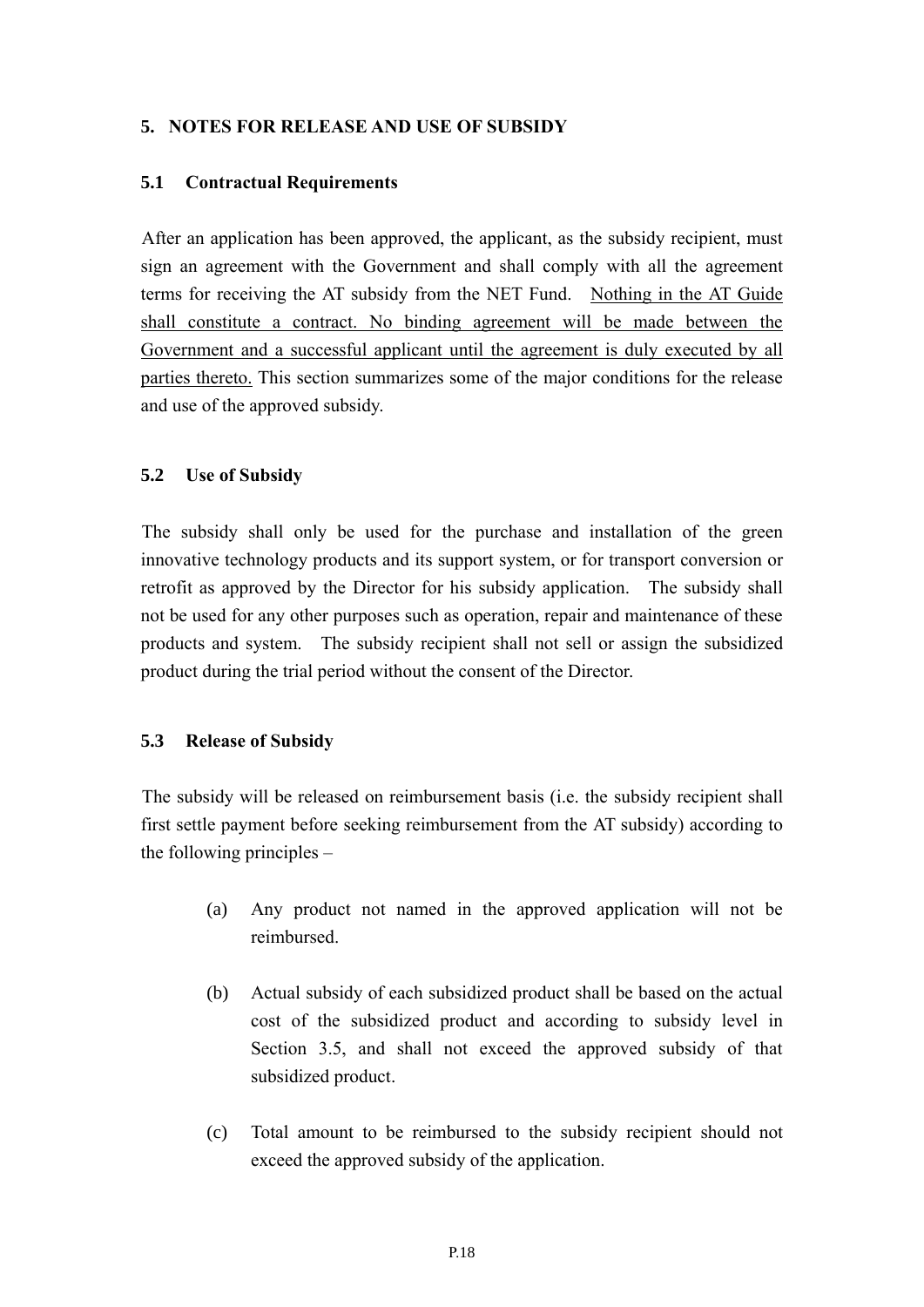- <span id="page-20-0"></span>(d) If the approved subsidy is to cover the setting up of a support system such as charging stations, tranches may be released for interim payments. Otherwise, the subsidy shall be released after the subsidized product has been delivered, its compliance with the relevant statutory requirements has been established and the subsidized product is ready for use, and after the subsidy recipient has settled the payment of the subsidized product.
- (e) Subject to the conditions in [\(d\)](#page-20-0) above, when the subsidy recipient has settled the payment of the subsidized product under trial, it may, via the Secretariat, request the NET Fund to release a percentage of the invoiced amount, which is set as the percentage of subsidized product's capital cost and installation cost subsidized by the Government.

The Secretariat will work with the subsidy recipient to form a subsidy release schedule based on these principles. Once the Secretariat has approved the paid invoice submitted by the subsidy recipient, the Government will release the subsidy within 30 days.

#### **5.4 Cancellation of Trial and Return of Subsidy**

Under the following conditions and other conditions listed in the agreement, the Steering Committee will consider whether the trial should be cancelled -

- (a) the trial's commencement is two months behind the schedule approved by the Director;
- (b) the subsidy recipient is found to have applied for and/or received before or during the trial any funding - with the exception of the tax incentive from incentive schemes to encourage the use of electric vehicles and environment-friendly vehicles - from other Government sources, public bodies or charitable organizations for the same purpose;
- (c) any violation of the terms and conditions in the agreement, or
- (d) the subsidy recipient, its director, staff or its agent are prosecuted under the Prevention of Bribery Ordinance (Cap. 201)) in respect of the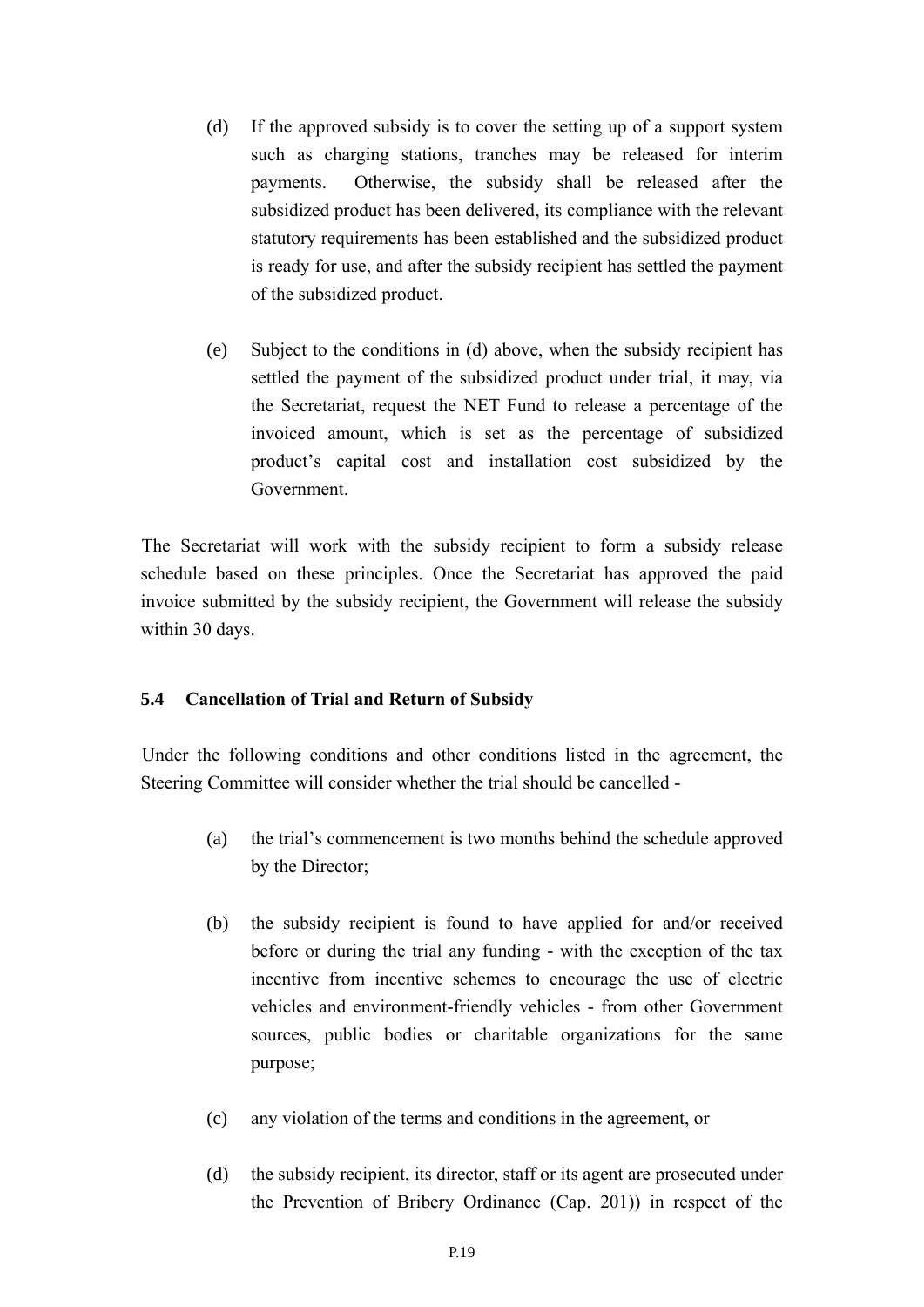#### procurement or trial of the subsidized product.

The Director may serve a notice to the subsidy recipient to require the subsidy recipient to remedy the failure within the timeframe as stated in the notice. If the subsidy recipient fails to remedy the failure within the timeframe specified in the notice, the Director may cancel the trial, and immediately cease to pay any unpaid portions of the subsidy to the subsidy recipient and require the subsidy recipient to refund to the government all the subsidy already paid for the cancelled trial.

#### **5.5 Procurement of Goods and Services**

If the subsidized product to be procured is a proprietary product<sup>7</sup>, the applicant should have indicated this on the AT application form during the funding application with full justification for choosing the product and an explanation on the reasonableness of the price of the product. Once the proprietary product is approved by the Director, change to another proprietary product is not allowed unless approved by the Director.

The subsidy recipient should ensure that the procurement of the subsidized product is carried out in an unbiased and fair manner, paying due attention in relation to the intellectual property rights of the subsidized product, and must comply with the following procedures unless the Steering Committee agrees otherwise -

- (a) For every purchase of subsidized product, the aggregate value of which does not exceed or equal to HK\$50,000, quotations from at least two suppliers should be obtained (verbal quotation is acceptable for value below or equal to HK\$10,000 with proper documentation).
- (b) For every purchase of subsidized product the aggregate value of which exceeds HK\$50,000, but does not exceed or equal to HK\$1,400,000, quotations from at least five suppliers should be obtained. If less than five suppliers could be identified on the market, this shall be recorded on the procurement document.
- (c) For every purchase of subsidized product the aggregate value of which is more than HK\$1,400,000, open tendering process shall be used by the subsidy recipient.

<sup>1</sup> The proprietary product may be a patentable product. For further information on patentable inventions, Please refer to sections 93 to 97 of the Patents Ordinance (Cap.514).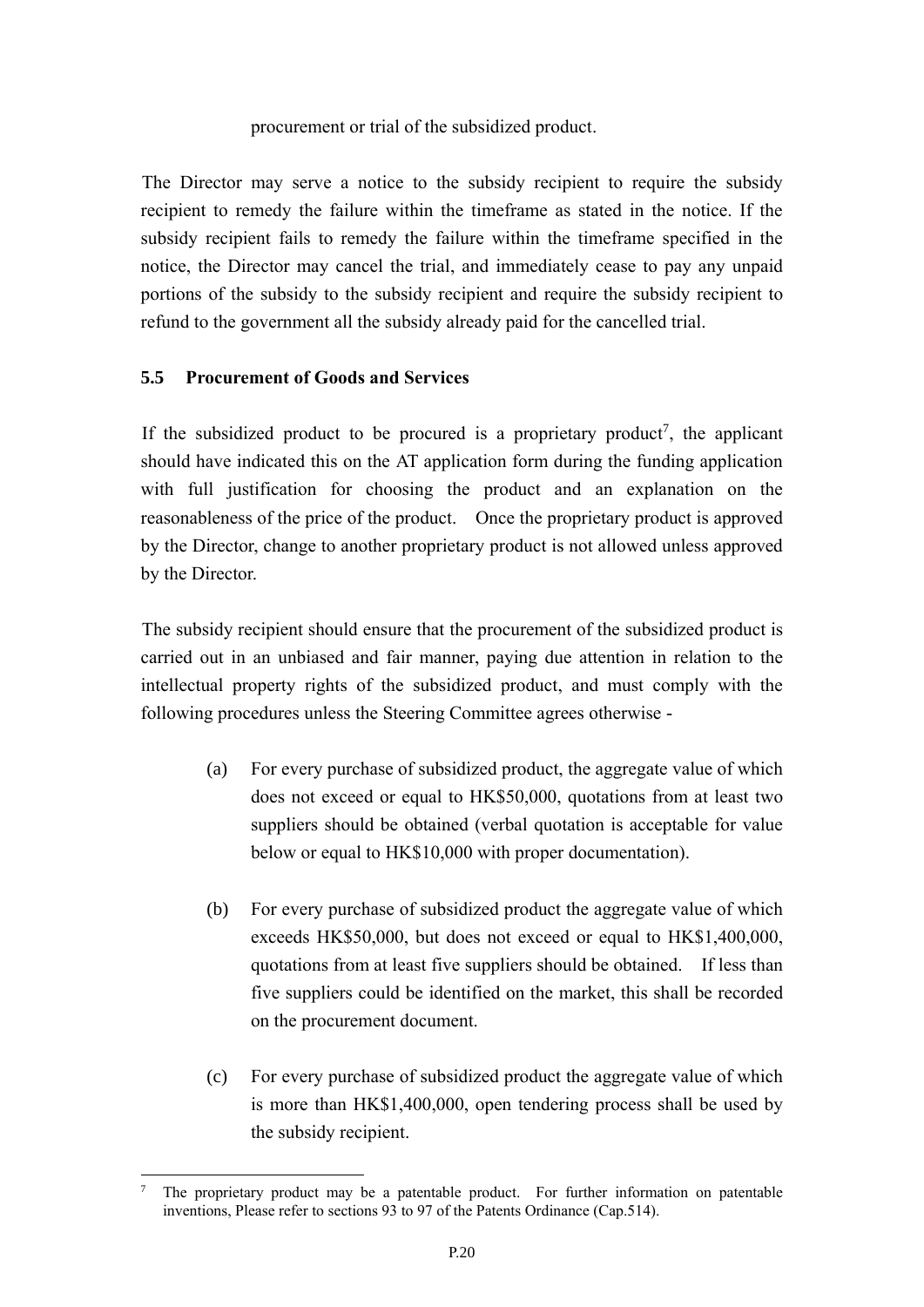- (d) If there is only one sole supplier to supply the subsidized product to be procured, single quotation is allowed and this should be recorded on the procurement document, and the subsidy recipient shall inform the Government.
- (e) If the subsidised product is a new energy vehicle such as hybrid vehicle and electric vehicle, or involves a conversion of in-use conventional vehicle to new energy vehicle, the subsidy recipient shall in the tender document require the supplier of the subsidized product to (i) have maintenance and repair centre(s) in Hong Kong to provide maintenance and repair services for the subsidised product at the date of delivery of the subsidized product to the subsidy recipient; (ii) specify the warranty of the subsidized product, as well as the warranty of the batteries of the subsidized product and the level of state of charge (SoC) of the batteries that the supplier will replace these batteries free of charge, in the tender document; and (iii) collect and properly treat and/or dispose of the retired batteries of the subsidized product at the supplier's own cost in the event of battery replacement or disposal in accordance with the Waste Disposal (Chemical Waste) (General) Regulation (Cap. 354C).
- (f) If the subsidised product is a new energy vessel, such as hybrid vessel and electric vessel, or involves a conversion of in-use conventional vessel to new energy vessel, the subsidy recipient shall in the tender document require the supplier of the subsidized product to (i) specify the names and the locations of maintenance and repair centre(s) to provide maintenance and repair services for the subsidised product at the date of submission of tender document; (ii) provide warranty of the batteries of the subsidised product and the SoC level of the batteries that the supplier will replace these batteries free of charge; and (iii) collect and properly treat and/or dispose the retired batteries of the subsidized product at the supplier's own cost in the event of battery replacement or disposal in accordance with the Waste Disposal (Chemical Waste) (General) Regulation (Cap. 354C).
- (g) If the subsidised product is an after-treatment air pollutant emission reduction device or fuel saving device applicable to vehicle or vessel, the subsidy recipient shall in the tender document require the supplier of the subsidized product to (i) specify the names and the locations of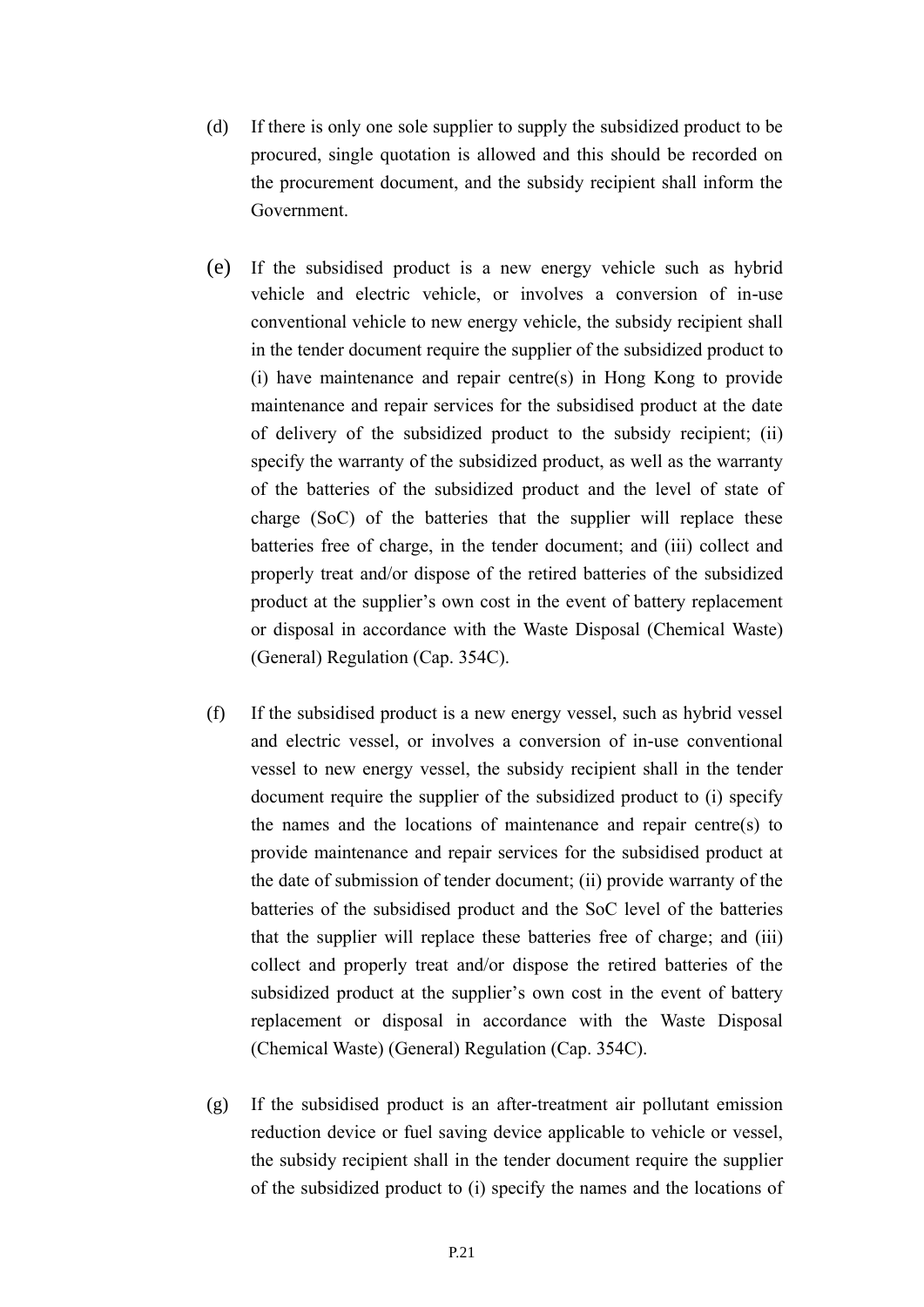maintenance and repair centre(s) to provide maintenance and repair services for the subsidised product at the date of submission of tender document; and (ii) specify the warranty of the subsidized product.

- (h) For (a), (b) and (c) above, the subsidy recipient should select the lowest bid which complies with technical specifications and requirements of the procurement. Justification shall be given if the lowest bid is not selected. The subsidy recipient shall seek the consent from the Director before entering into an agreement with a supplier for the supply of subsidized product. The Director may request the subsidy recipient to re-tender if the Director considers the procurement procedures are not appropriate.
- (i) The subsidy recipient shall keep all the procurement documents, including but not limited to quotations, tender documents, bank statements, invoices and receipts for a period of no less than three years after the termination of the trial for inspection by the Director, the Director of Audit, the Commissioner of the Independent Commission Against Corruption, and their authorized representatives at all reasonable times during the continuation of the agreement and the abovementioned 3-year period.
- (j) The subsidy recipient shall ensure that its directors, staff and agents will not offer, solicit or accept any advantage (as defined in the Prevention of Bribery Ordinance (Cap. 201)) in connection with procurement.
- (k) The subsidy recipient shall notify the Government immediately in writing when they themselves or any of their directors, employees, agents or contractors has any financial, professional, commercial, personal or other interests in the procurement and its relevant service (such as installation) under consideration.
- (l) With the objectives of ensuring openness, fairness and value for money, the subsidy recipient shall ensure that subsidized product shall only be purchased from suppliers who are not Associates or Associated Persons of the recipient, unless with the written consent of the Government.

The subsidy recipient shall not carry out fragmentation of orders or bids with the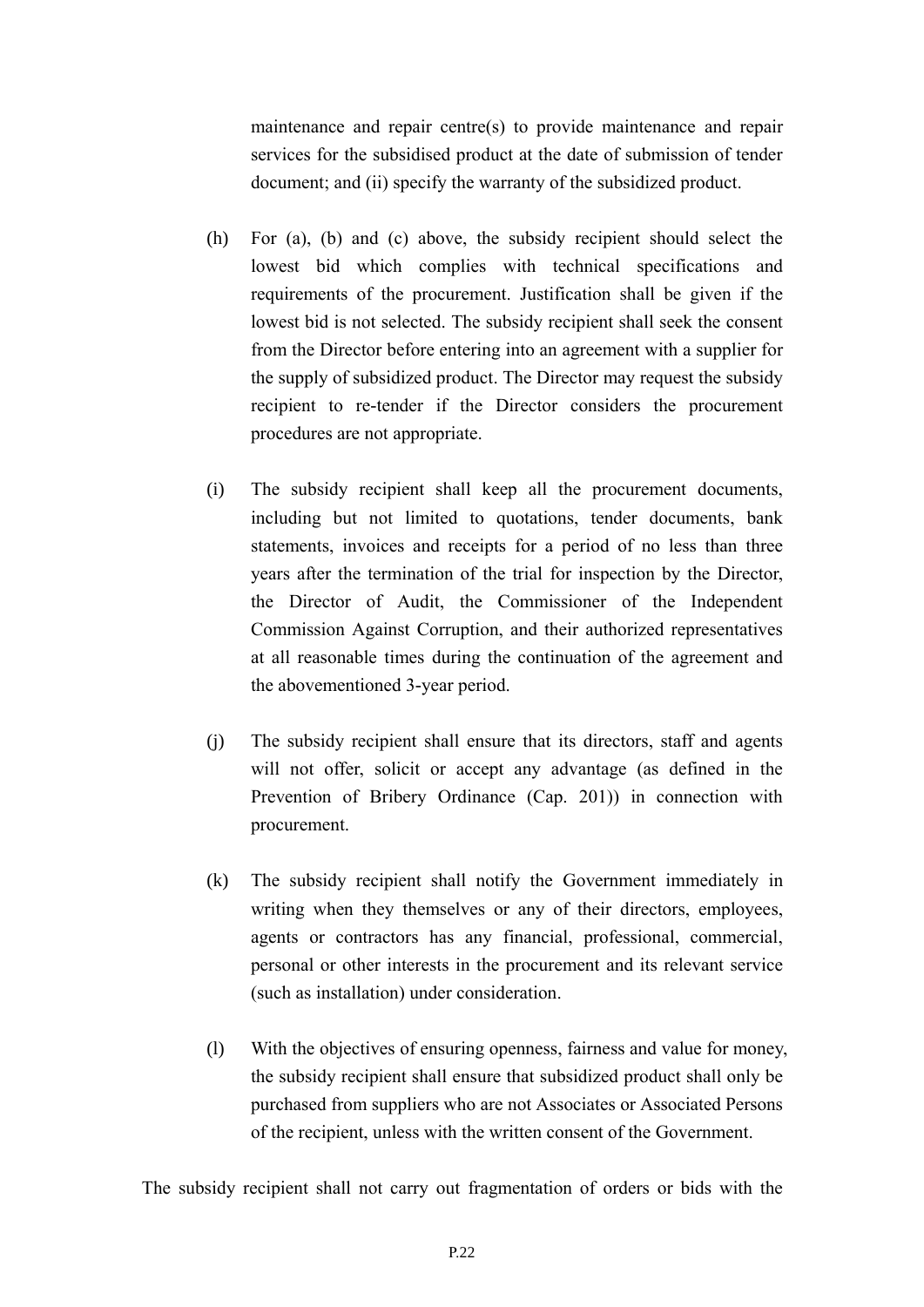purpose or effect of avoiding the need to obtain quotations or abusing the procedures and practices to purchase the subsidized products as specified in this section.

If the cost of a purchased subsidized product is over HK\$10,000, the subsidy recipient shall make payment by cheque, bank transfer or credit card only.

#### **5.6 Vehicle Insurance**

For any trial involving new vehicle(s)/vessel(s) purchased with subsidy, the subsidy recipient must purchase insurance to cover the full market value of the new vehicle(s)/vessel(s) for the first two years in no less than one month prior to the commencement date of the trial.

#### **5.7 Early Termination of the Trial and Disposal of Subsidized Product**

The subsidy recipient is expected to continue using the subsidized product after the trial until the end of their usable life as far as it is economically feasible to do so. The subsidy recipient shall immediately notify the Government in writing its decision to discontinue the use of the subsidized product.

If subsidy recipient intends to terminate the trial before expiry of the approved trial period for any reasons, it shall notify the Government in writing with full justification. Upon receipt of the written notice, the Director may immediately cease to pay any subsidy to the subsidy recipient. Subject to the consent of the Director for the termination, the subsidy recipient shall follow the following arrangement on the disposal of the subsidized product –

(a) seek a third party in the same transport trade to carry out the trial for the remaining period and procure the third party to sign an agreement with the Government on the same terms and conditions as those provided in the agreement signed by the subsidy recipient with the Government.

(b) if no third party to take up the subsidy recipient's responsibility to carry out the trial for the remaining period, the subsidy recipient shall sell the subsidized product by public auction if it has resell value (such as vehicle or quick charger). After the auction, the subsidy recipient shall return part of the auction proceeds to the Government. The amount to be returned to the Government shall be equal to the subsidy recipient's net receipt from the auction (i.e. the winning bid price less auction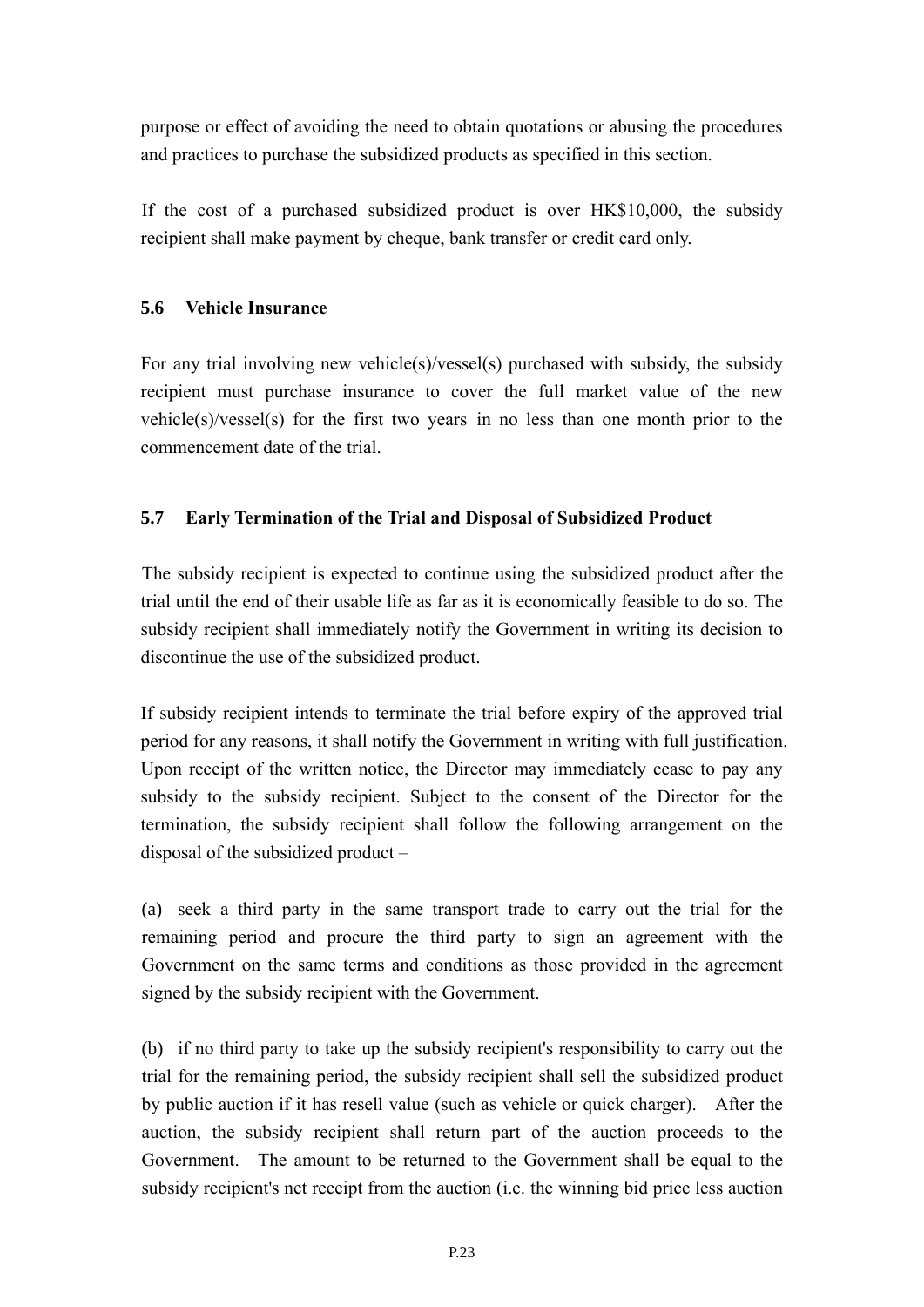house charges) multiplied by the subsidized percentage of the subsidized product.

(c) to ensure due process is followed, the subsidy recipient shall propose its choice of auctioneer for the Director's approval before it engages the auctioneer to sell the product. If the subsidized product has no resell value, subject to Director's agreement, the subsidy recipient may dispose it in proper ways, including the requirements in 5.5(e) and 5.5(f).

For any decision of discontinuing use of the subsidized product or early terminating the trial, the Director may disclose it to the public.

#### **5.8 Restoration**

The subsidy recipient shall be solely responsible for all restoration costs for uninstalling any product or facility at any time.

#### **5.9 Insurance Compensation**

If the subsidy recipient receives insurance compensation for an insured subsidized product due to: (a) damage caused by accident, (b) theft, or any other causes, and arising during the trial period or in the first two years in case of a subsidized new vehicle, rendering the subsidized product unable or not operational for the purpose of the trial, it shall forthwith return to the Government an amount that is equal to the compensation multiplied by the subsidized percentage of the subsidized product.

#### **5.10 Independent Monitor and Verification**

The Director may appoint an independent third party (the assessor) to monitor the conduct of the trial and to verify its result. The subsidy recipient shall accept checking by the assessor, who will report to the Director on its findings. The subsidy recipient shall provide to the Government and the assessor the requested data, processed data, compilations of requested data and processed data for assessing the performance of the subsidized product (including but not limited to mileage reading of the subsidized product before refueling/charging (if applicable), fuel/electricity consumption records, time used for charging (if applicable), costs and downtime associated with scheduled and unscheduled maintenances, and any operational difficulties in using the subsidized product within seven days of receiving such request.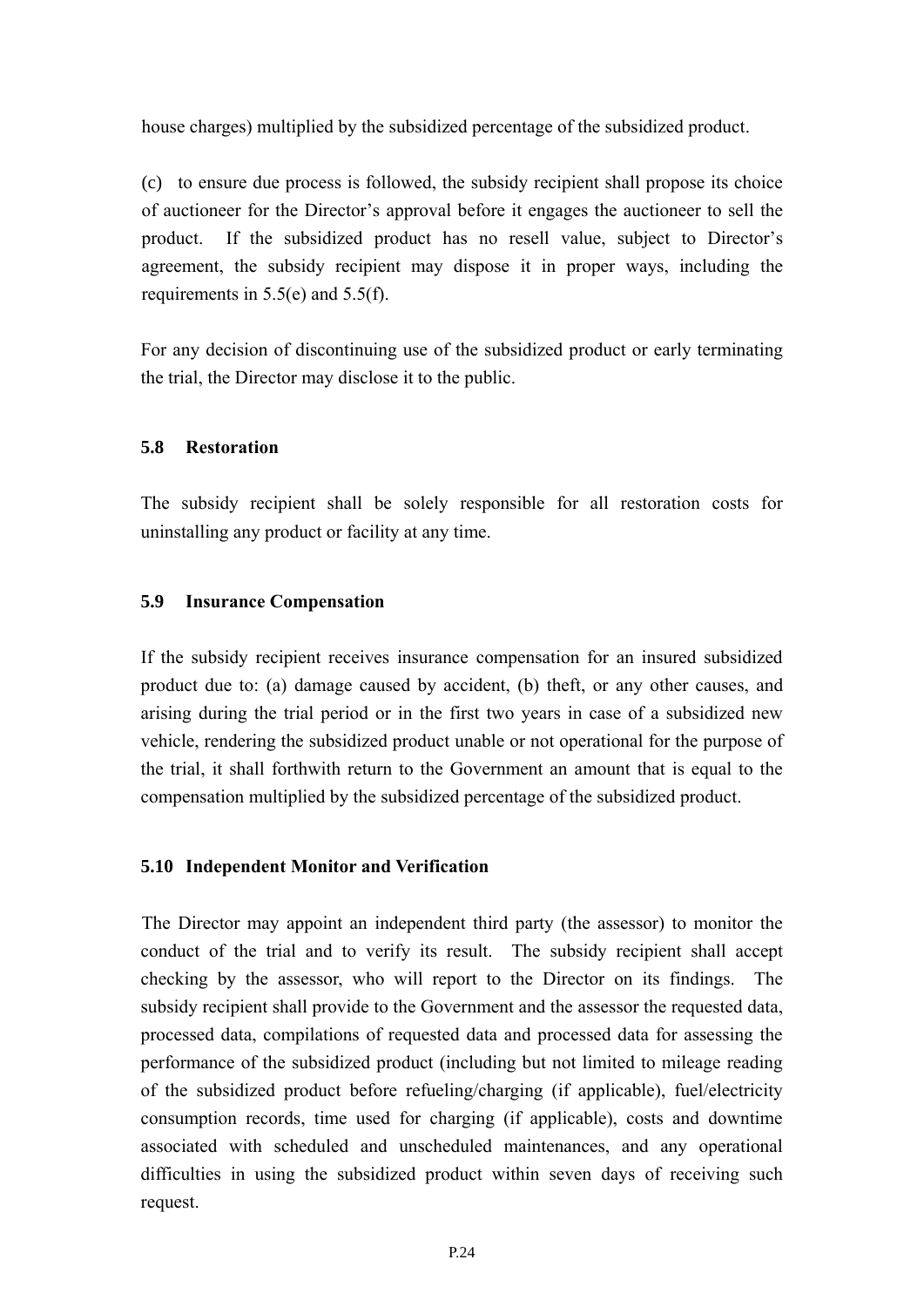The subsidy recipient shall keep and maintain all data and information which are related to or obtained from the trial in good conditions and shall take all reasonable precautions to prevent their loss, damage, deterioration or theft for one year after completion or termination of the trial.

During the trial period or after the completion of the trial, the subsidy recipient, upon the Director's request, shall provide the subsidized product, free of charge, for testing the emission performance of the subsidized product.

#### **5.11 Intellectual Property Rights**

All the intellectual property rights subsisting in the compilations of the data and the processed data created pursuant to the trial would be vested in the Government.

The subsidy recipient shall waive and procure all authors of the compilations of data and the processed data created pursuant to the trial to waive all moral rights therein, and shall warrant that the use, operation or possession by the Government and its authorized users (including the assessors) of these data or documents will not infringe the intellectual property rights of any party.

The Government shall have the right to publish and share with any interested parties the trial results and findings, reports and other publications or publicity materials produced for the trial.

#### **5.12 Indemnity**

The subsidy recipient shall fully indemnify the Government, its authorized users, assigns, and successors-in-title from and against all liabilities, claims, demands, account, costs and expenses, all legal actions, suits, and proceedings, all losses and damages whatsoever arising from or in connection with the subsidized product or the trial (including after the completion and termination of the trial).

#### **5.13 Acknowledgement of Support**

The source of subsidy "New Energy Transport Fund" and the EPD logo must be acknowledged in all publicity material used by the subsidy recipient in respect of subsidized product during the trial.